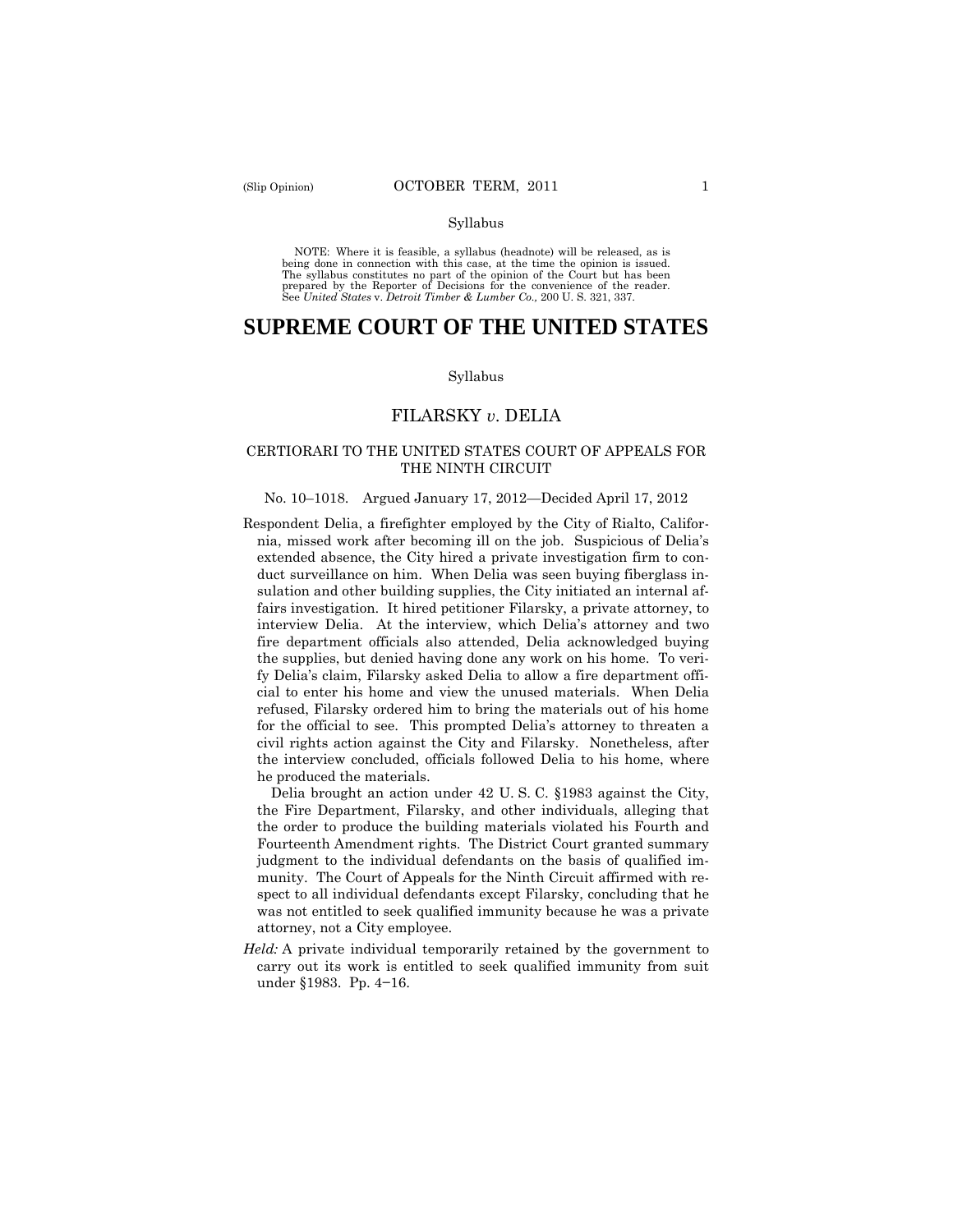#### Syllabus

 had fewer responsibilities, and operated primarily at the local level. (a) In determining whether the Court of Appeals made a valid distinction between City employees and Filarsky for qualified immunity purposes, this Court looks to the general principles of tort immunities and defenses applicable at common law, and the reasons the Court has afforded protection from suit under §1983. See *Imbler* v. *Pachtman*, 424 U. S. 409, 418. The common law as it existed in 1871, when Congress enacted §1983, did not draw a distinction between full-time public servants and private individuals engaged in public service in according protection to those carrying out government responsibilities. Government at that time was smaller in both size and reach, Government work was carried out to a significant extent by individuals who did not devote all their time to public duties, but instead pursued private callings as well. In according protection from suit to individuals doing the government's work, the common law did not draw distinctions based on the nature of a worker's engagement with the government. Indeed, examples of individuals receiving immunity for actions taken while engaged in public service on a temporary or occasional basis are as varied as the reach of government itself. Common law principles of immunity were incorporated into §1983 and should not be abrogated absent clear legislative intent. See *Pulliam* v. *Allen*, 466 U. S. 522, 529. Immunity under §1983 therefore should not vary depending on whether an individual working for the government does so as a permanent or full-time employee, or on some other basis. Pp. 4–11.

(b) Nothing about the reasons this Court has given for recognizing immunity under §1983 counsels against carrying forward the common law rule. First, the government interest in avoiding "unwarranted timidity" on the part of those engaged in the public's business which has been called "the most important special government immunity-producing concern," *Richardson* v. *McKnight*, 521 U. S. 399, 409—is equally implicated regardless of whether the individual sued as a state actor works for the government full-time or on some other basis. Second, affording immunity to those acting on the government's behalf serves to "'ensure that talented candidates [are] not deterred by the threat of damages suits from entering public service.' " Id., at 408. The government, in need of specialized knowledge or expertise, may look outside its permanent workforce to secure the services of private individuals. But because those individuals are free to choose other work that would not expose them to liability for government actions, the most talented candidates might decline public engagements if they did not receive the same immunity enjoyed by their public employee counterparts. Third, the public interest in ensuring performance of government duties free from the distractions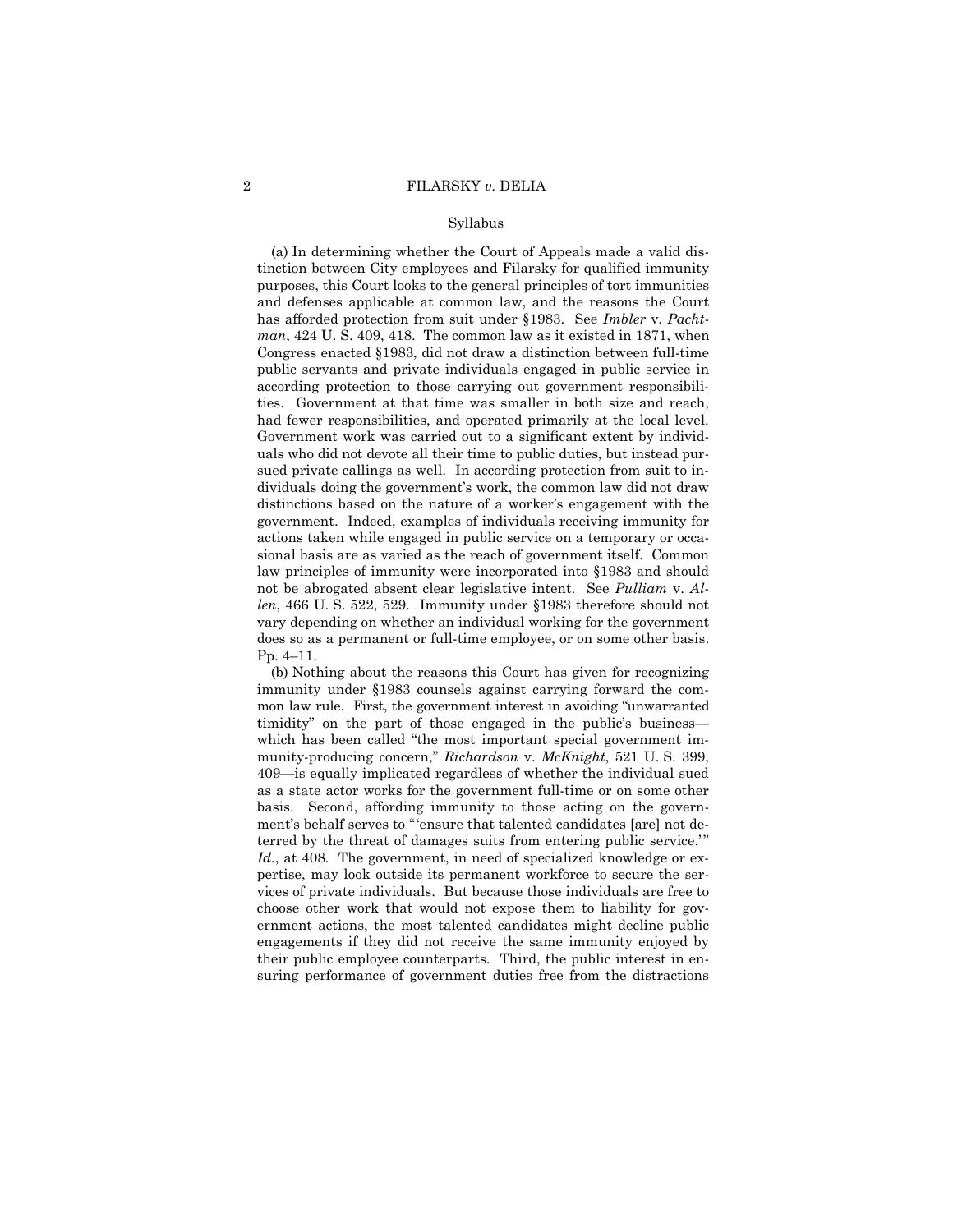#### Syllabus

that can accompany lawsuits is implicated whether those duties are discharged by private individuals or permanent government employees. Finally, distinguishing among those who carry out the public's business based on their particular relationship with the government creates significant line-drawing problems and can deprive state actors of the ability to "'reasonably anticipate when their conduct may give rise to liability for damages,' " *Anderson* v. *Creighton*, 483 U. S. 635, 646. Pp. 11−13.

(c) This conclusion is not contrary to *Wyatt* v. *Cole*, 504 U. S. 158, or *Richardson* v. *McKnight,* 521 U. S. 399. *Wyatt* did not implicate the reasons underlying recognition of qualified immunity because the defendant in that case had no connection to government and pursued purely private ends. *Richardson* involved the unusual circumstances of prison guards employed by a private company who worked in a privately run prison facility. Nothing of the sort is involved here, or in the typical case of an individual hired by the government to assist in carrying out its work. Pp. 13−15.

621 F. 3d 1069, reversed.

ROBERTS, C. J., delivered the opinion for a unanimous Court. GINS-BURG, J., and SOTOMAYOR, J., filed concurring opinions.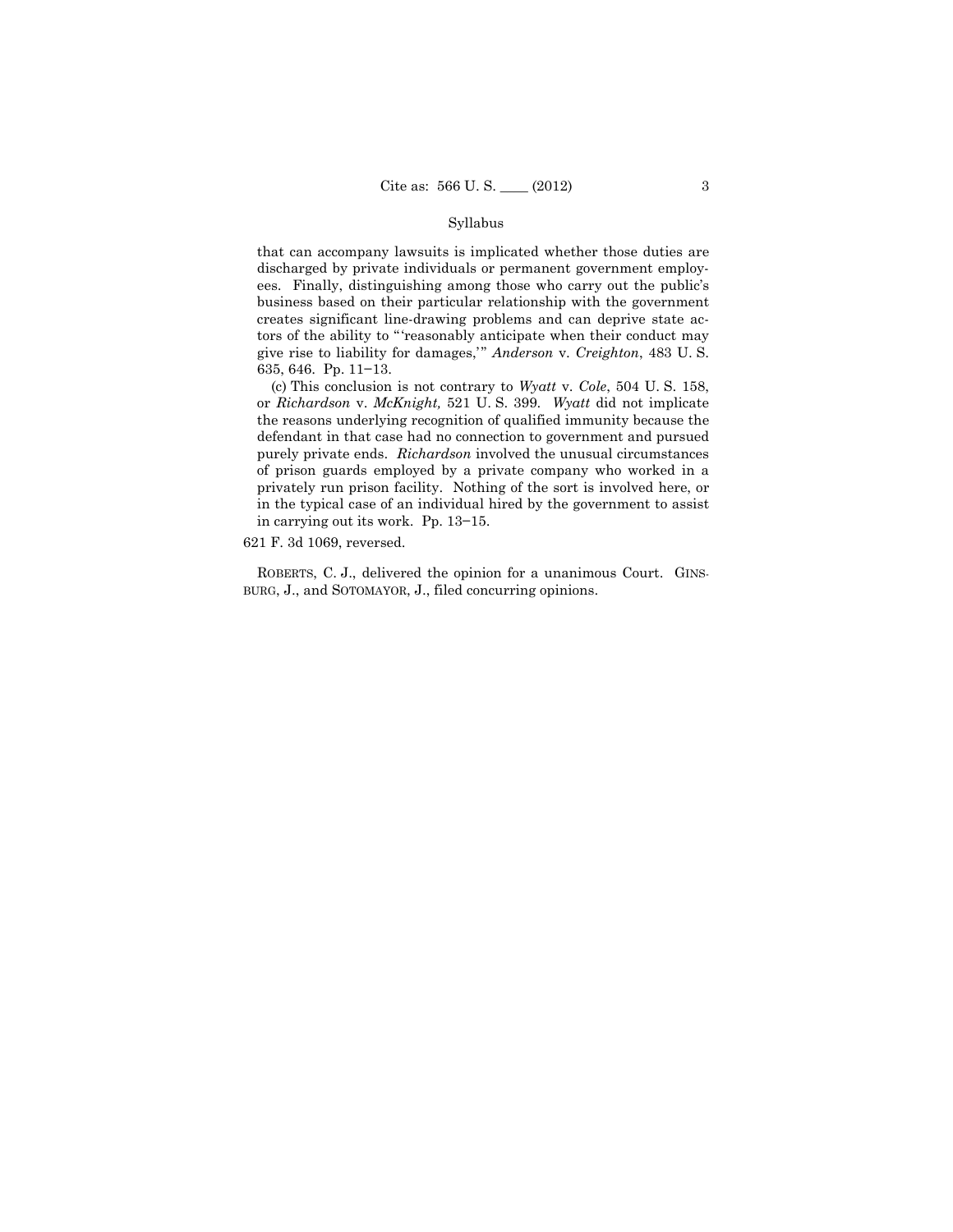preliminary print of the United States Reports. Readers are requested to notify the Reporter of Decisions, Supreme Court of the United States, Wash- ington, D. C. 20543, of any typographical or other formal errors, in order that corrections may be made before the preliminary print goes to press. NOTICE: This opinion is subject to formal revision before publication in the

### $\frac{1}{2}$  , where  $\frac{1}{2}$ **SUPREME COURT OF THE UNITED STATES**

#### $\frac{1}{2}$  ,  $\frac{1}{2}$  ,  $\frac{1}{2}$  ,  $\frac{1}{2}$  ,  $\frac{1}{2}$  ,  $\frac{1}{2}$ No. 10–1018

# STEVE A. FILARSKY, PETITIONER *v.* NICHOLAS B. DELIA

## ON WRIT OF CERTIORARI TO THE UNITED STATES COURT OF APPEALS FOR THE NINTH CIRCUIT

#### [April 17, 2012]

CHIEF JUSTICE ROBERTS delivered the opinion of the Court.

 actors who violate an individual's rights under federal law. Section 1983 provides a cause of action against state 42 U. S. C. §1983. At common law, those who carried out the work of government enjoyed various protections from liability when doing so, in order to allow them to serve the government without undue fear of personal exposure. Our decisions have looked to these common law protections in affording either absolute or qualified immunity to individuals sued under §1983. The question in this case is whether an individual hired by the government to do its work is prohibited from seeking such immunity, solely because he works for the government on something other than a permanent or full-time basis.

# I

### A

Nicholas Delia, a firefighter employed by the City of Rialto, California, became ill while responding to a toxic spill in August 2006. Under a doctor's orders, Delia missed three weeks of work. The City became suspicious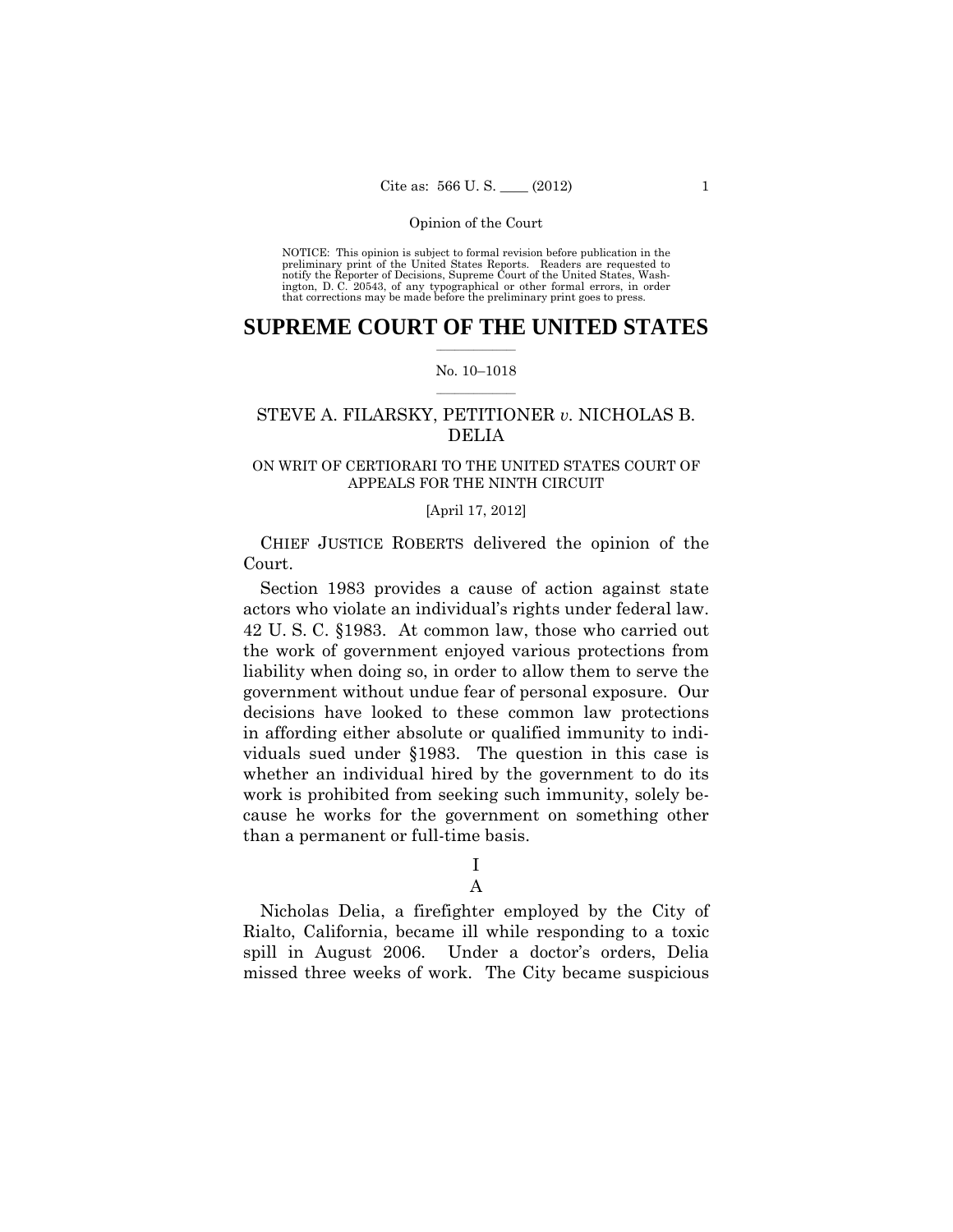#### Opinion of the Court

of Delia's extended absence, and hired a private investigation firm to conduct surveillance on him. The private investigators observed Delia purchasing building supplies including several rolls of fiberglass insulation—from a home improvement store. The City surmised that Delia was missing work to do construction on his home rather than because of illness, and it initiated a formal internal affairs investigation of him.

Delia was ordered to appear for an administrative investigation interview. The City hired Steve Filarsky to conduct the interview. Filarsky was an experienced employment lawyer who had previously represented the City in several investigations. Delia and his attorney attended the interview, along with Filarsky and two fire department officials, Mike Peel and Frank Bekker. During the interview, Filarsky questioned Delia about the building supplies. Delia acknowledged that he had purchased the supplies, but claimed that he had not yet done the work on his home.

During a break, Filarsky met with Peel, Bekker, and Fire Chief Stephen Wells. Filarsky proposed resolving the investigation by verifying Delia's claim that he had not done any work on his home. To do so, Filarsky recommended asking Delia to produce the building materials. Chief Wells approved the plan.

When the meeting resumed, Filarsky requested permission for Peel to enter Delia's home to view the materials. On the advice of counsel, Delia refused. Filarsky then asked Delia if he would be willing to bring the materials out onto his lawn, so that Peel could observe them without entering his home. Delia again refused to consent. Unable to obtain Delia's cooperation, Filarsky ordered him to produce the materials for inspection.

Delia's counsel objected to the order, asserting that it would violate the Fourth Amendment. When that objection proved unavailing, Delia's counsel threatened to sue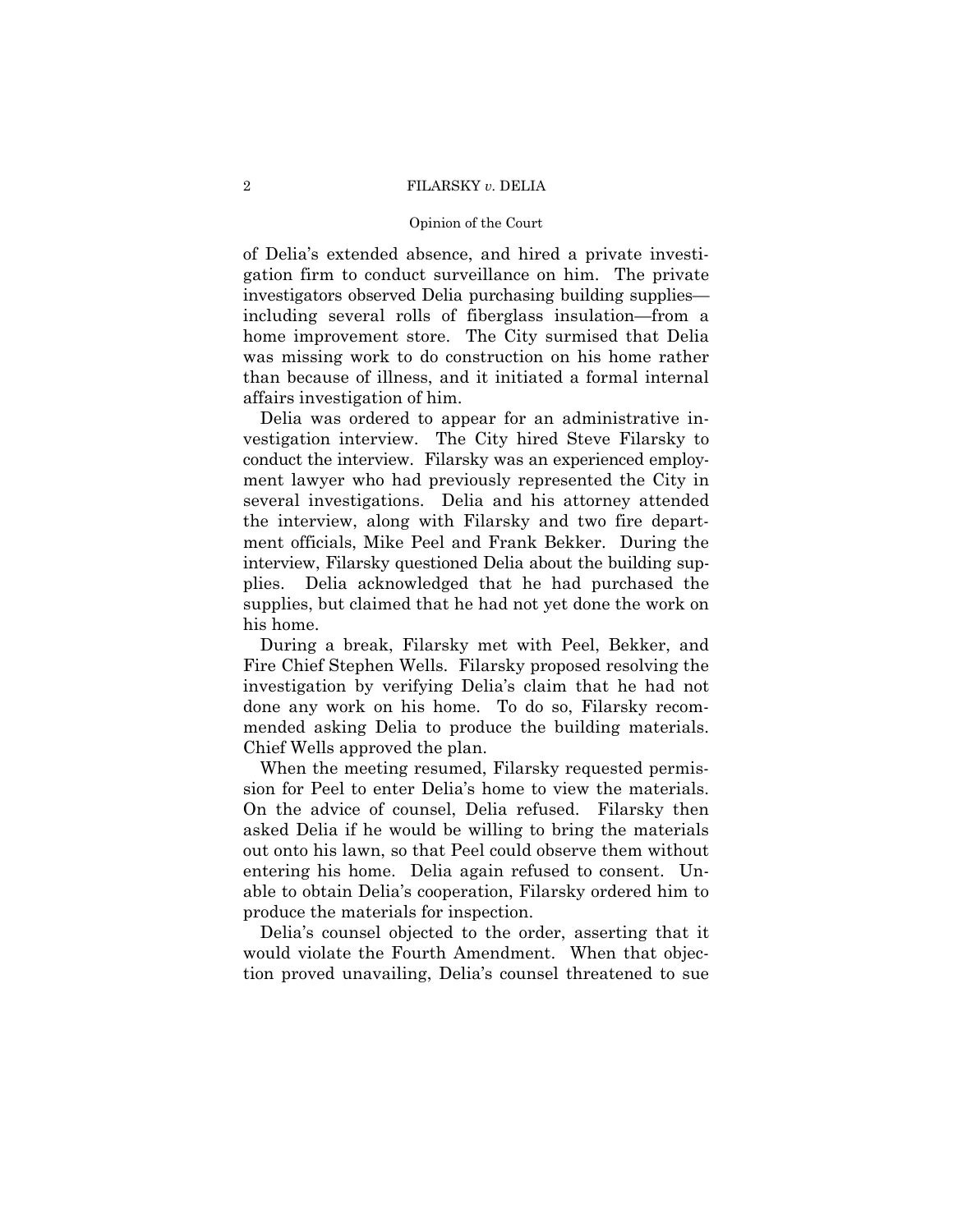seek any and all damages including individual liability . . . . the City. He went on to tell Filarsky that "[w]e might quite possibly find a way to figure if we can name you Mr. Filarsky. . . . If you want to take that chance, you go right ahead." App. 131–132. The threat was repeated over and over: "[E]verybody is going to get named, and they are going to sweat it out as to whether or not they have individual liability . . . ." "[Y]ou order him and you will be named and that is not an idle threat." "Whoever issues that order is going to be named in the lawsuit." "[W]e will [W]e are coming if you order this." "[M]ake sure the spelling is clear [in the order] so we know who to sue." *Id*., at 134–136, 148–149. Despite these threats, Filarsky prepared an order directing Delia to produce the materials, which Chief Wells signed.

As soon as the interview concluded, Peel and Bekker followed Delia to his home. Once there, Delia, his attorney, and a union representative went into Delia's house, brought out the four rolls of insulation, and placed them on Delia's lawn. Peel and Bekker, who remained in their car during this process, thanked Delia for showing them the insulation and drove off.

Delia brought an action under 42 U. S. C. §1983 against the City, its Fire Department, Chief Wells, Peel, Bekker, Filarsky, and ten unidentified individuals, alleging that the order to produce the building materials violated his rights under the Fourth and Fourteenth Amendments. The District Court granted summary judgment to all the individual defendants, concluding that they were protected by qualified immunity. The court held that Delia had "not demonstrated a violation of a clearly established constitutional right," because "Delia was not threatened with insubordination or termination if he did not comply with any order given and none of these defendants entered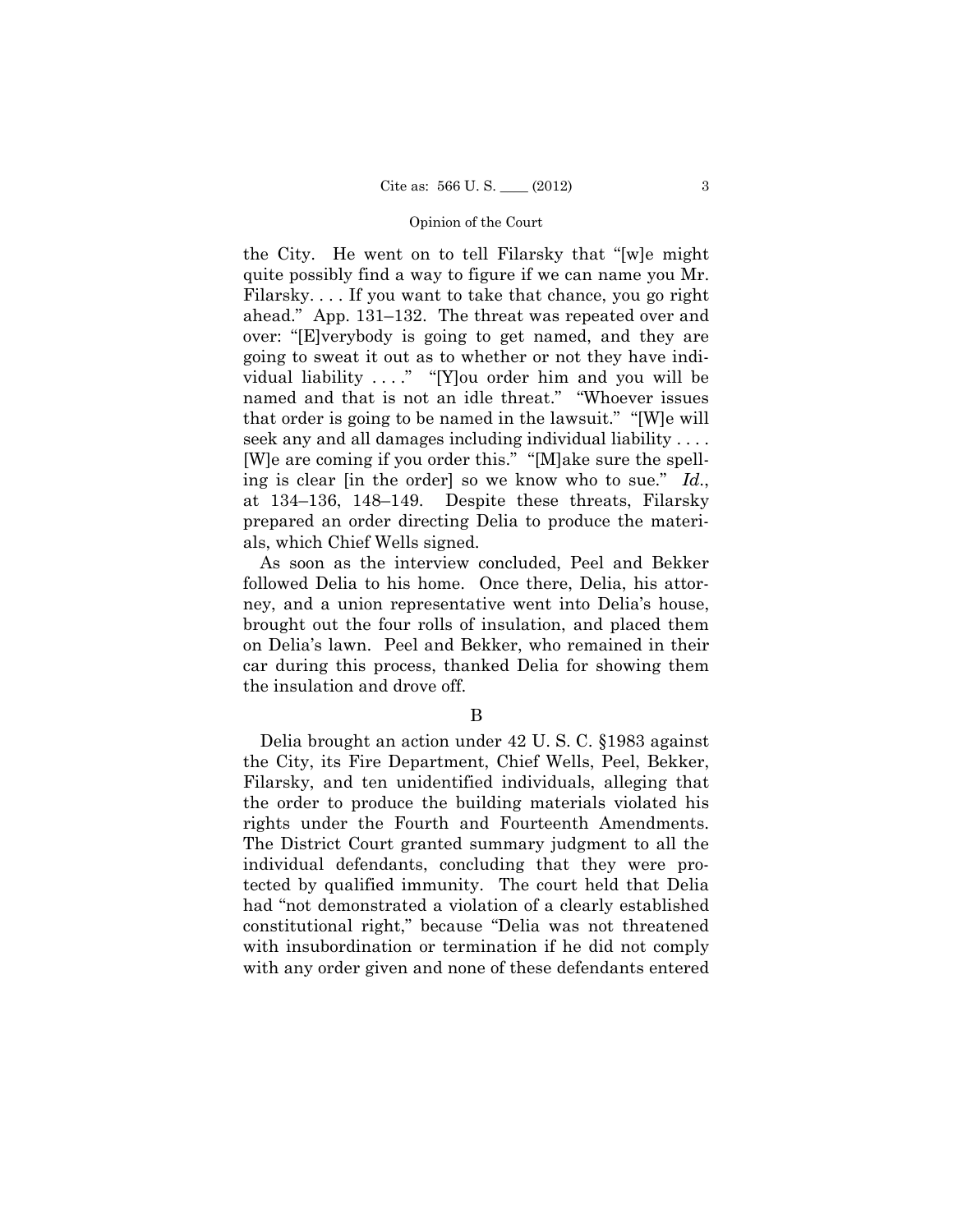[his] house." *Delia* v. *Rialto*, No. CV 08–03359 (CD Cal., Mar. 9, 2009), App. to Pet. for Cert. 42, 48.

The Court of Appeals for the Ninth Circuit affirmed with respect to all defendants except Filarsky. The Court of Appeals concluded that the order violated the Fourth Amendment, but agreed with the District Court that Delia "ha[d] not demonstrated that a constitutional right was clearly established as of the date of Chief Wells's order, such that defendants would have known that their actions were unlawful." *Delia* v. *Rialto*, 621 F. 3d 1069, 1079 (2010). As to Filarsky, however, the court concluded that because he was a private attorney and not a City employee, he was not entitled to seek the protection of qualified immunity. *Id.,* at 1080–1081. The court noted that its decision conflicted with a decision of the Court of Appeals for the Sixth Circuit, see *Cullinan* v. *Abramson*, 128 F. 3d 301, 310 (1997), but considered itself bound by Circuit precedent and therefore "not free to follow the *Cullinan*  decision." 621 F. 3d, at 1080 (citing *Gonzalez* v. *Spencer*, 336 F. 3d 832 (CA9 2003)).

Filarsky filed a petition for certiorari, which we granted.  $564$  U.S.  $\_\_$  (2011).

II

Section 1983 provides a cause of action against any person who deprives an individual of federally guaranteed rights "under color" of state law. 42 U. S. C. §1983. Anyone whose conduct is "fairly attributable to the state" can be sued as a state actor under §1983. See *Lugar* v. *Edmondson Oil Co.*, 457 U. S. 922, 937 (1982). At common law, government actors were afforded certain protections from liability, based on the reasoning that "the public good can best be secured by allowing officers charged with the duty of deciding upon the rights of others, to act upon their own free, unbiased convictions, uninfluenced by any apprehensions." *Wasson* v. *Mitchell*, 18 Iowa 153, 155–156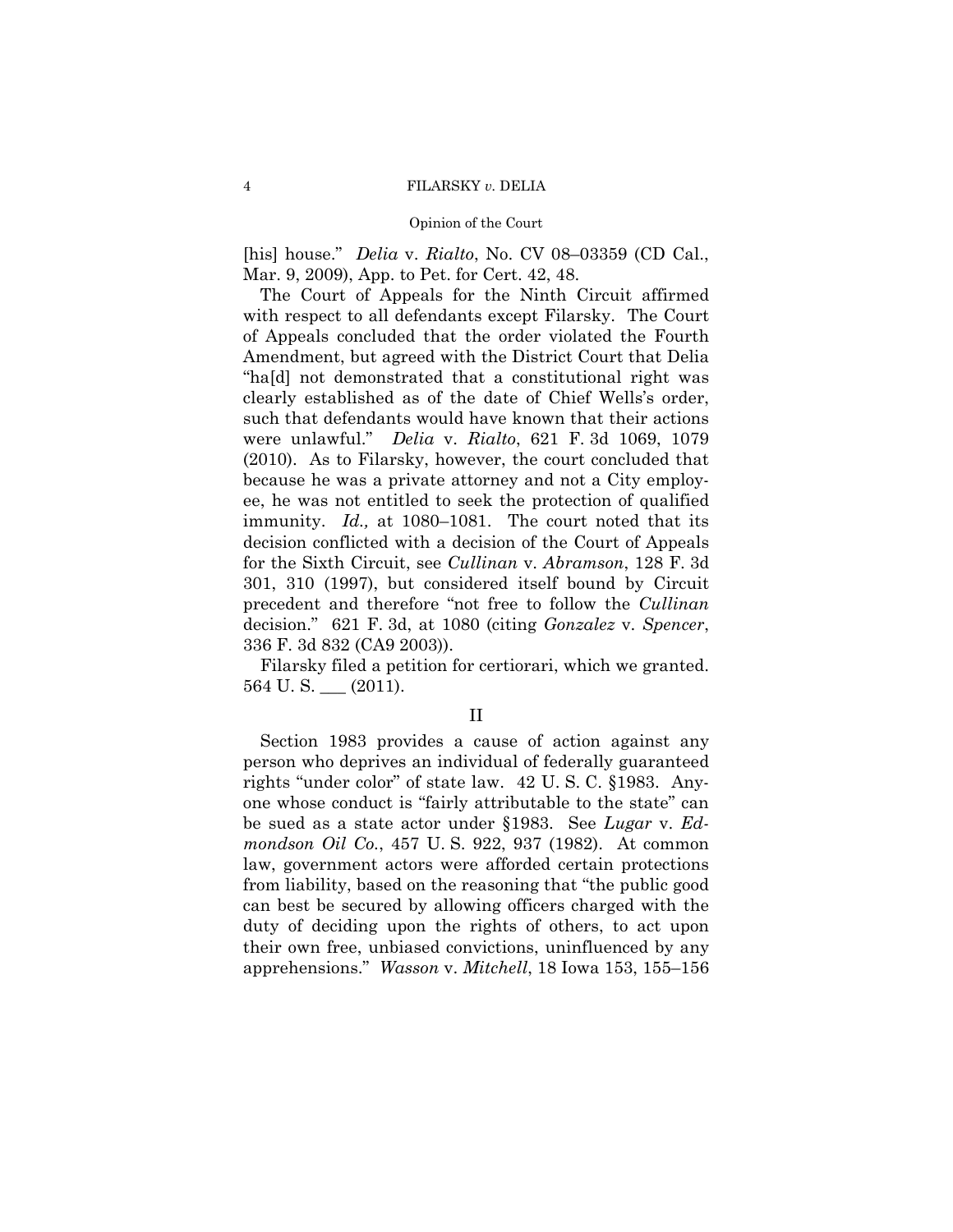(1864) (internal quotation marks omitted); see also W. Prosser, Law of Torts §25, p. 150 (1941) (common law protections derived from the need to avoid the "impossible burden [that] would fall upon all our agencies of government" if those acting on behalf of the government were "unduly hampered and intimidated in the discharge of their duties" by a fear of personal liability). Our decisions have recognized similar immunities under §1983, reasoning that common law protections " 'well grounded in history and reason' had not been abrogated 'by covert inclusion in the general language' of §1983." *Imbler* v. *Pachtman*, 424 U. S. 409, 418 (1976) (quoting *Tenney* v. *Brandhove*, 341 U. S. 367, 376 (1951)).

 See *Pearson* v. *Callahan*, 555 U. S. 223, 243–244 (2009). In this case, there is no dispute that qualified immunity is available for the sort of investigative activities at issue. The Court of Appeals granted this protection to Chief Wells, Peel, and Bekker, but denied it to Filarsky, because he was not a public employee but was instead a private individual "retained by the City to participate in internal affairs investigations." 621 F. 3d, at 1079–1080. In determining whether this distinction is valid, we look to the "general principles of tort immunities and defenses" applicable at common law, and the reasons we have afforded protection from suit under §1983. *Imbler*, *supra*, at 418.

A

Under our precedent, the inquiry begins with the common law as it existed when Congress passed §1983 in 1871. *Tower* v. *Glover*, 467 U. S. 914, 920 (1984). Understanding the protections the common law afforded to those exercising government power in 1871 requires an appreciation of the nature of government at that time. In the mid-nineteenth century, government was smaller in both size and reach. It had fewer responsibilities, and operated primarily at the local level. Local governments faced tight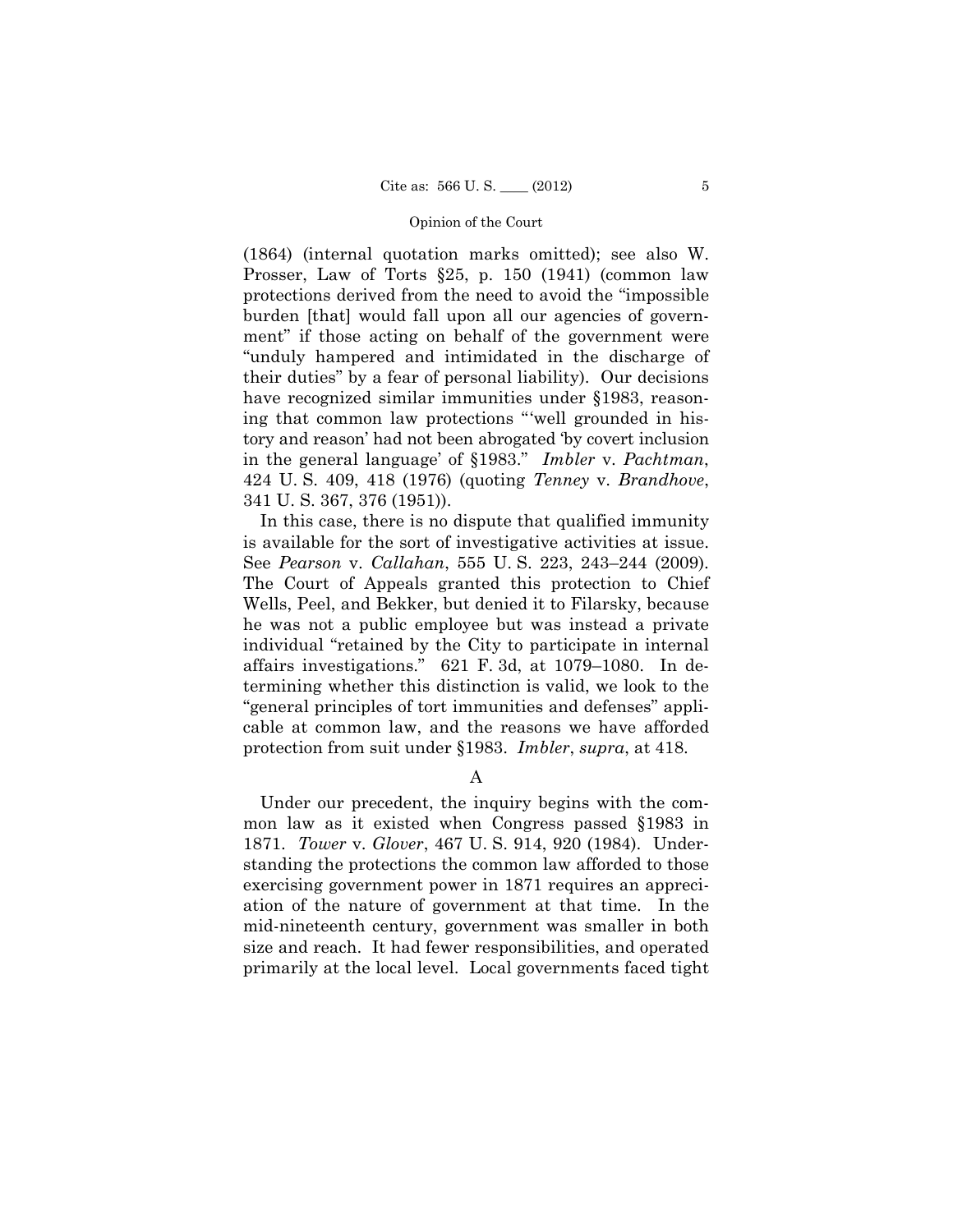#### Opinion of the Court

budget constraints, and generally had neither the need nor the ability to maintain an established bureaucracy staffed by professionals. See B. Campbell, The Growth of American Government: Governance From the Cleveland Era to the Present 14–16, 20–21 (1995); *id.,* at 20 (noting that in the 1880s "[t]he governor's office staff in Wisconsin . . . totaled five workers if we count the lieutenant governor and the janitor").

As one commentator has observed, there was at that time "no very clear conception of a professional office, that is, an office the incumbent of which devotes his entire time to the discharge of public functions, who has no other occupation, and who receives a sufficiently large compensation to enable him to live without resorting to other means." F. Goodnow, Principles of the Administrative Law of the United States 227 (1905). Instead, to a significant extent, government was "administered by members of society who temporarily or occasionally discharge[d] public functions." *Id.,* at 228. Whether government relied primarily upon professionals or occasional workers obviously varied across the country and across different government functions. But even at the turn of the twentieth century, a public servant was often one who "does not devote his entire time to his public duties, but is, at the same time that he is holding public office, permitted to carry on some other regular business, and as a matter of fact finds his main means of support in such business or in his private means since he receives from his office a compensation insufficient to support him." *Id.,* at 227.

Private citizens were actively involved in government work, especially where the work most directly touched the lives of the people. It was not unusual, for example, to see the owner of the local general store step behind a window in his shop to don his postman's hat. See, *e.g.*, Stole Stamps, Maysville, KY, The Evening Bulletin, p. 1, Sept. 25, 1895 (reporting that "[t]he post office and general store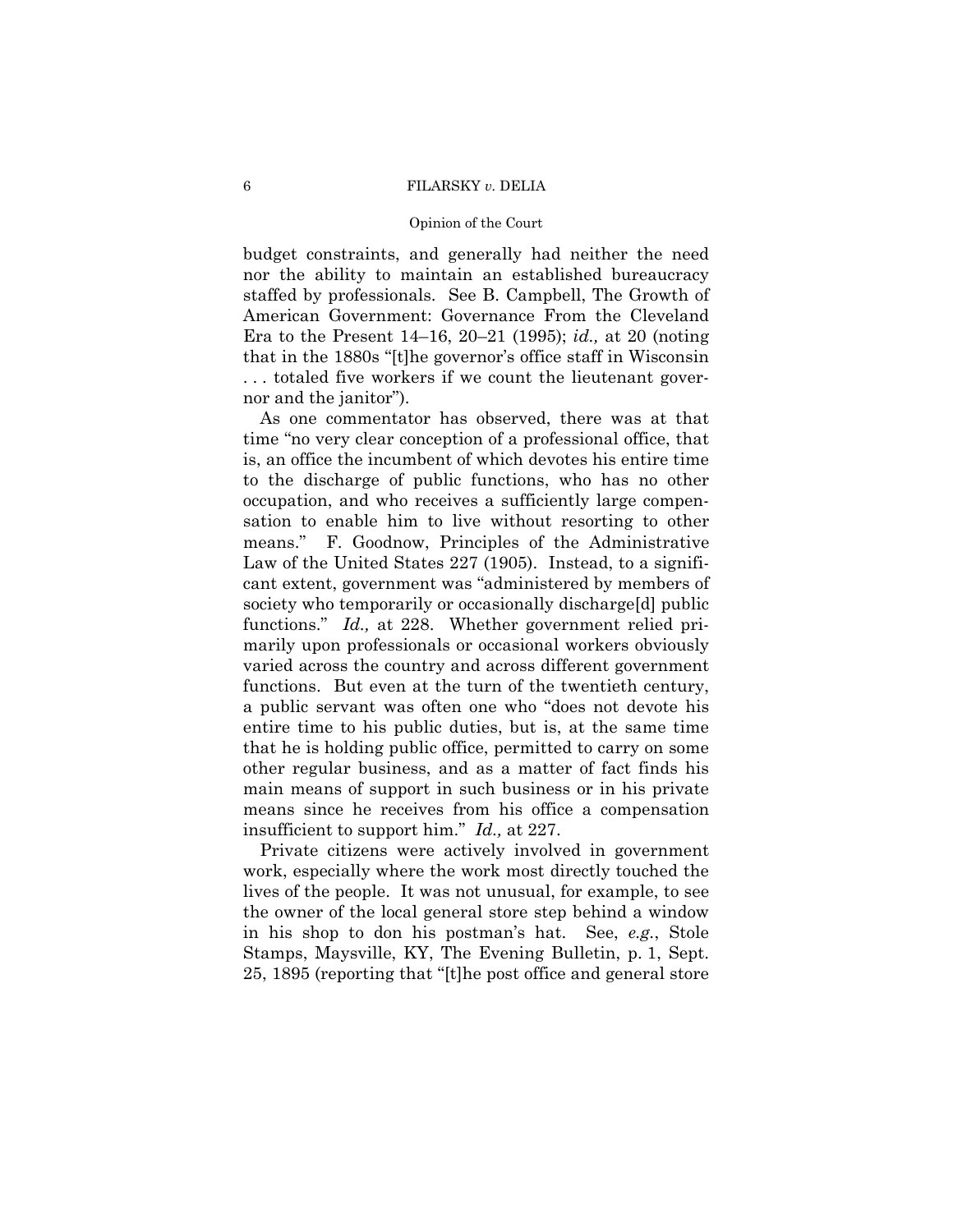at Mount Hope was broken into," resulting in the loss of \$400 worth of cutlery and stamps). Nor would it have been a surprise to find, on a trip to the docks, the local ferryman collecting harbor fees as public wharfmaster. See 3 E. Johnson, A History of Kentucky and Kentuckians 1346 (1912).

Even such a core government activity as criminal prosecution was often carried out by a mixture of public employees and private individuals temporarily serving the public. At the time §1983 was enacted, private lawyers were regularly engaged to conduct criminal prosecutions on behalf of the State. See, *e.g.*, *Commonwealth* v. *Gibbs*, 70 Mass. 146 (1855); *White* v. *Polk County*, 17 Iowa 413 (1864). Abraham Lincoln himself accepted several such appointments. See, *e.g.*, An Awful Crime and Speedy Punishment, Springfield Daily Register, May 14, 1853 (reporting that "A. Lincoln, esq. was appointed prosecutor" in a rape case). In addition, private lawyers often assisted public prosecutors in significant cases. See, *e.g.*, *Commonwealth* v. *Knapp*, 10 Mass. 477, 490–491 (1830); *Chambers* v. *State*, 22 Tenn. 237 (1842). And public prosecutors themselves continued to represent private clients while in office—sometimes creating odd conflicts of interest. See *People* v. *Bussey*, 82 Mich. 49, 46 N. W. 97, 98 (1890) (public prosecutor employed as private counsel by the defendant's wife in several civil suits against the defendant); *Phillip* v. *Waller*, 5 Haw. 609, 617 (1886) (public prosecutor represented plaintiff in a suit for malicious prosecution); *Oliver* v. *Pate*, 43 Ind. 132, 139 (1873) (public prosecutor who conducted a state prosecution against a defendant later served as counsel for the defendant in a malicious prosecution suit against the complaining witness).

This mixture of public responsibility and private pursuits extended even to the highest levels of government. Until the position became full-time in 1853, for example,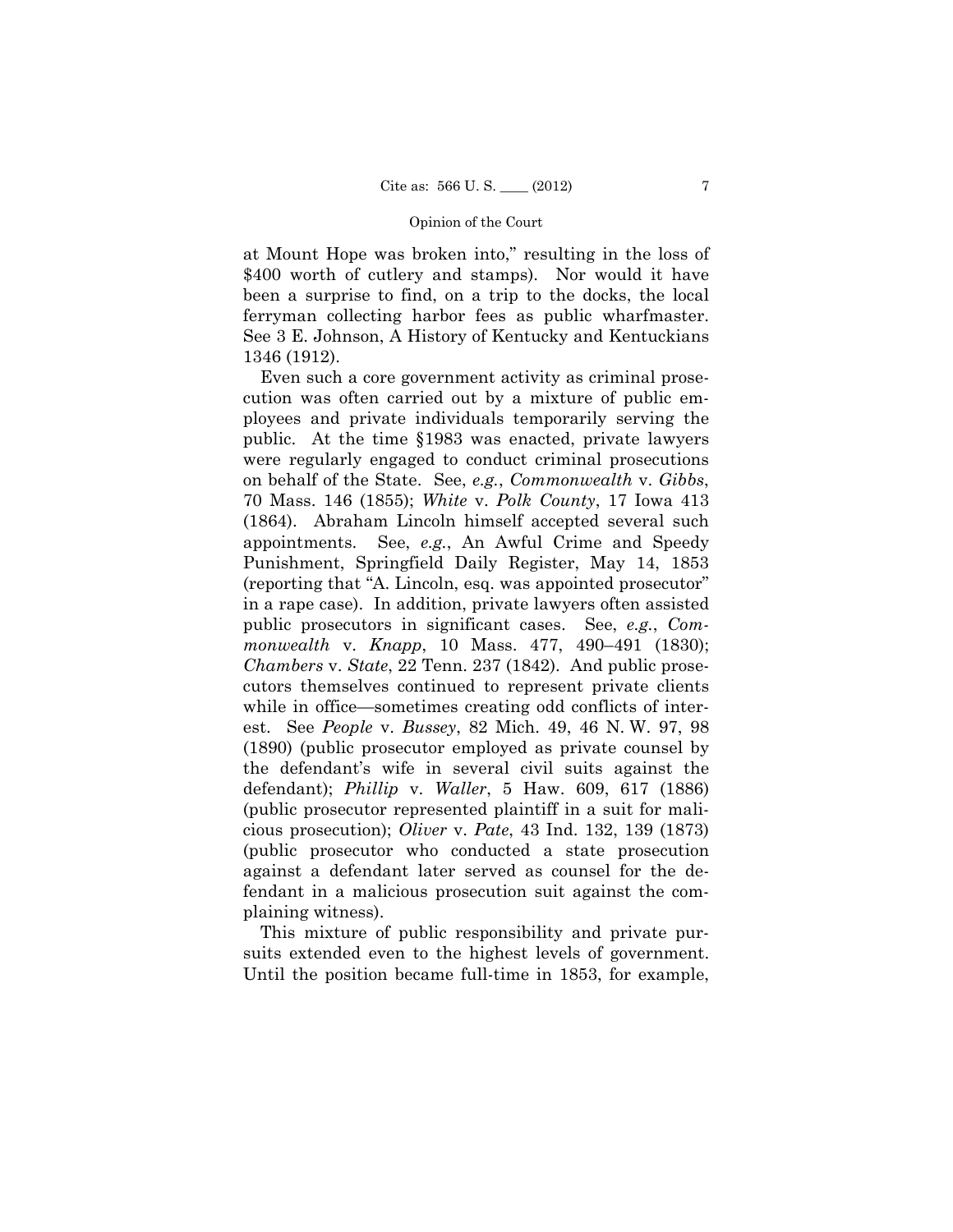#### Opinion of the Court

 burn's private lawyer. *Ibid.*; see also Letter from Edmund the Attorney General of the United States was expected to and did maintain an active private law practice. To cite a notable illustration, in *Hayburn's Case*, 2 Dall. 409 (1792), the first Attorney General, Edmund Randolph, sought a writ of mandamus from this Court to compel a lower court to hear William Hayburn's petition to be put on the pension list. When this Court did not allow the Attorney General to seek the writ in his official capacity, Randolph readily solved the problem by arguing the case as Hay-Randolph to James Madison (Aug. 12, 1792), reprinted in 14 The Papers of James Madison 348, 349 (R. Rutland, T. Mason, R. Brugger, J. Sisson, & F. Teute eds. 1983); Bloch, The Early Role of the Attorney General in Our Constitutional Scheme: In the Beginning There Was Pragmatism, 1989 Duke L. J. 561, 598–599, n. 121, 619.

Given all this, it should come as no surprise that the common law did not draw a distinction between public servants and private individuals engaged in public service in according protection to those carrying out government responsibilities. Government actors involved in adjudicative activities, for example, were protected by an absolute immunity from suit. See *Bradley* v. *Fisher*, 13 Wall. 335, 347–348 (1872); J. Bishop, Commentaries on the Non-Contract Law §781 (1889). This immunity applied equally to "the highest judge in the State or nation" and "the lowest officer who sits as a court and tries petty causes," T. Cooley, Law of Torts 409 (1879), including those who served as judges on a part-time or episodic basis. Justices of the peace, for example, often maintained active private law practices (or even had nonlegal livelihoods), and generally served in a judicial capacity only part-time. See *Hubbell* v. *Harbeck*, 54 Hun. 147, 7 N. Y. S. 243 (1889); *Ingraham* v. *Leland*, 19 Vt. 304 (1847). In fact, justices of the peace were not even paid a salary by the government, but instead received compensation through fees payable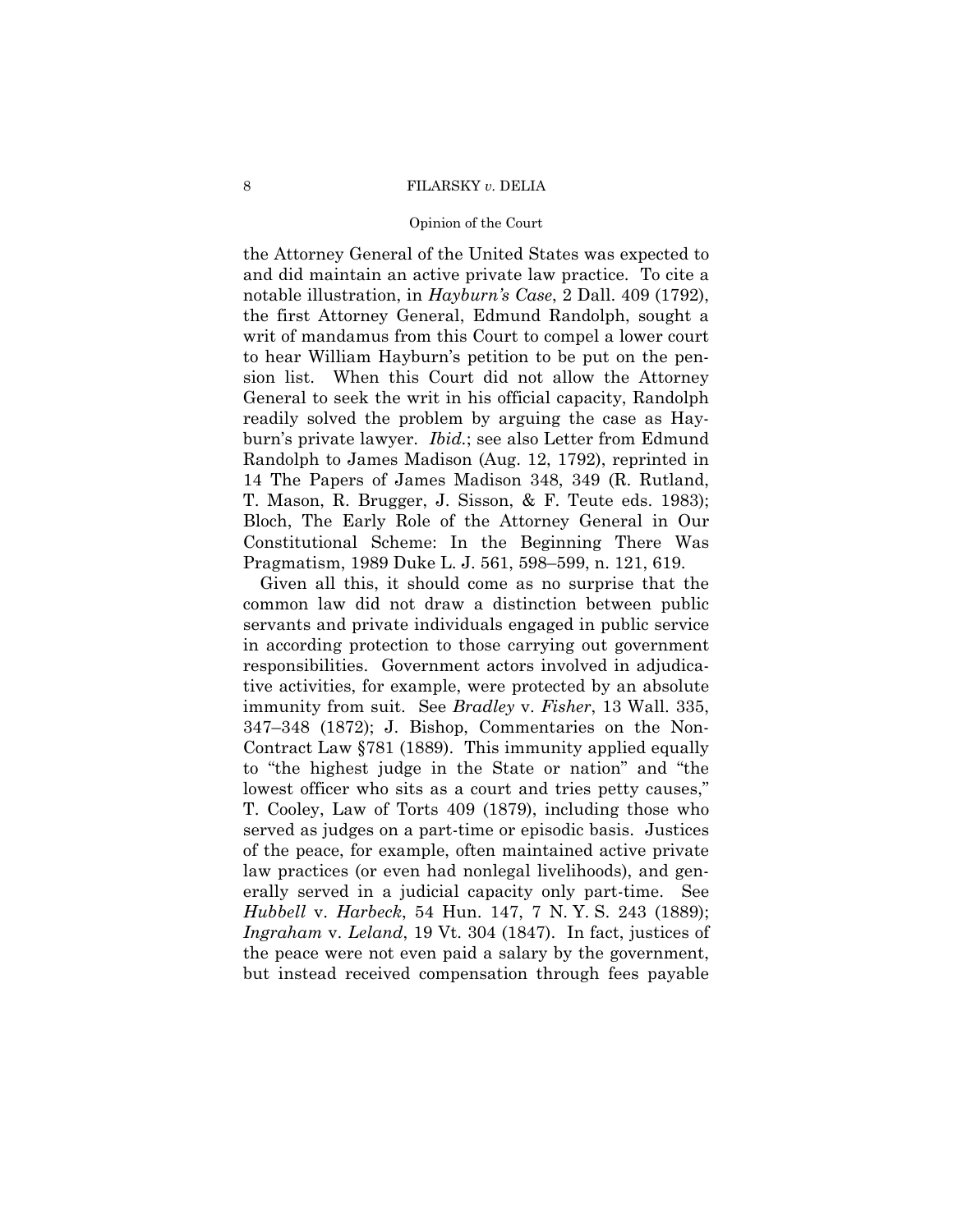by the parties that came before them. See W. Murfee, The Justice of the Peace §1145 (1886). Yet the common law extended the same immunity "to a justice of the peace as to any other judicial officer." *Pratt* v. *Gardner*, 56 Mass. 63, 70 (1848); see also *Mangold* v. *Thorpe*, 33 N. J. L. 134, 137–138 (1868).

The common law also extended certain protections to individuals engaged in law enforcement activities, such as sheriffs and constables. At the time §1983 was enacted, however, "[t]he line between public and private policing was frequently hazy. Private detectives and privately employed patrol personnel often were publicly appointed as special policemen, and the means and objects of detective work, in particular, made it difficult to distinguish between those on the public payroll and private detectives." Sklansky, The Private Police, 46 UCLA L. Rev. 1165, 1210 (1999) (footnotes and internal quotation marks omitted). The protections provided by the common law did not turn on whether someone we today would call a police officer worked for the government full-time or instead for both public and private employers. Rather, at common law, "[a] special constable, duly appointed according to law, ha[d] all the powers of a regular constable so far as may be necessary for the proper discharge of the special duties intrusted to him, and in the lawful discharge of those duties, [was] as fully protected as any other officer." W. Murfee, A Treatise on the Law of Sheriffs and Other Ministerial Officers §1121, p. 609 (1884).

Sheriffs executing a warrant were empowered by the common law to enlist the aid of the able-bodied men of the community in doing so. See 1 W. Blackstone, Commentaries on the Laws of England 332 (1765); *In re Quarles*, 158 U. S. 532, 535 (1895). While serving as part of this "posse comitatus," a private individual had the same authority as the sheriff, and was protected to the same extent. See, *e.g.*, *Robinson* v. *State*, 93 Ga. 77, 18 S. E.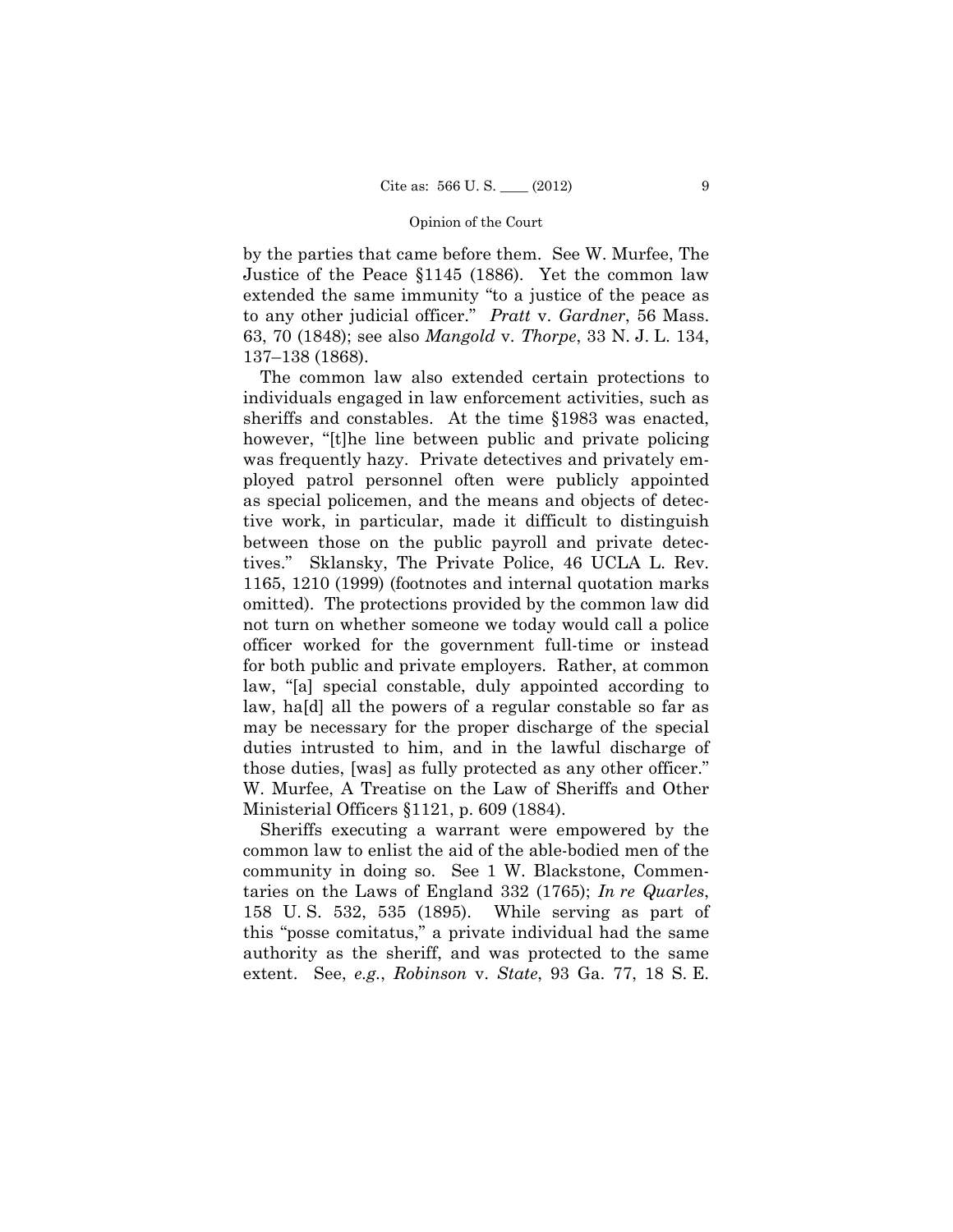#### Opinion of the Court

1018, 1019 (1893) ("A member of a posse comitatus summoned by the sheriff to aid in the execution of a warrant for a felony in the sheriff 's hands is entitled to the same protection in the discharge of his duties as the sheriff himself "); *State* v. *Mooring*, 115 N. C. 709, 20 S. E. 182 (1894) (considering it "well settled by the courts" that a sheriff may break open the doors of a house to execute a search warrant and that "if he act in good faith in doing so, both he and his posse comitatus will be protected"); *North Carolina* v. *Gosnell*, 74 F. 734, 738–739 (CC WDNC 1896) ("Both judicial and ministerial officers, in the execution of the duties of their office, are under the strong protection of the law; and their legally summoned assistants, for such time as in service, are officers of the law"); *Reed* v. *Rice*, 25 Ky. 44, 46–47 (App. 1829) (private individuals summoned by a constable to execute a search warrant were protected from a suit based on the invalidity of the warrant).

Indeed, examples of individuals receiving immunity for actions taken while engaged in public service on a temporary or occasional basis are as varied as the reach of government itself. See, *e.g., Gregory* v. *Brooks*, 37 Conn. 365, 372 (1870) (public wharfmaster not liable for ordering removal of a vessel unless the order was issued maliciously); *Henderson* v. *Smith*, 26 W. Va. 829, 836–838 (1885) (notaries public given immunity for discretionary acts taken in good faith); *Chamberlain* v. *Clayton*, 56 Iowa 331, 9 N. W. 237 (1881) (trustees of a public institution for the disabled not liable absent a showing of malice); *McCormick* v. *Burt*, 95 Ill. 263, 265–266 (1880) (school board members not liable for suspending a student in good faith); *Donohue* v. *Richards*, 38 Me. 379, 392 (1854) (same); *Downer* v. *Lent*, 6 Cal. 94, 95 (1856) (members of a Board of Pilot Commissioners given immunity for official acts); *Rail* v. *Potts & Baker*, 27 Tenn. 225, 228–230 (1847) (private individuals appointed by the sheriff to serve as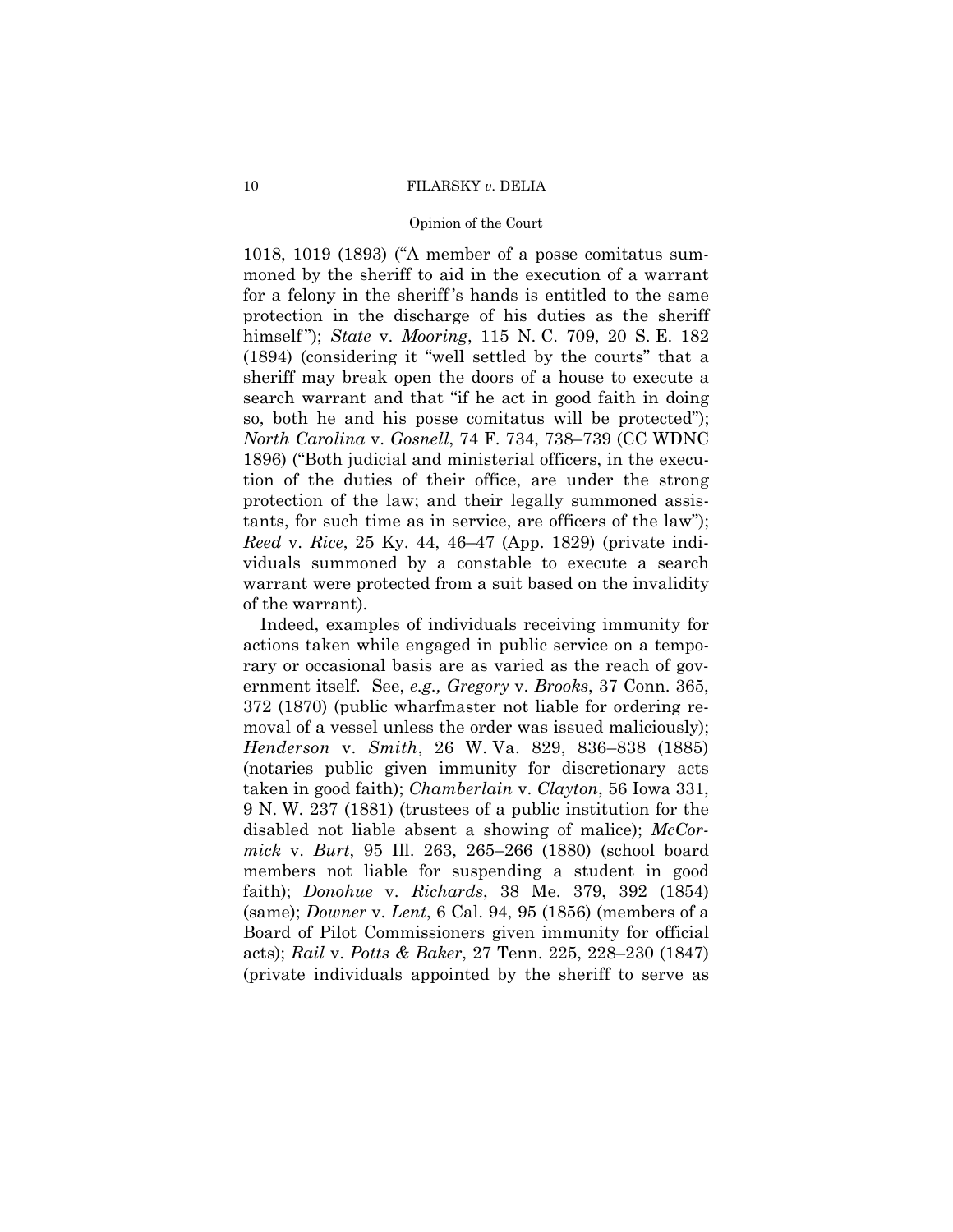judges of an election were not liable for refusing a voter absent a showing of malice); *Jenkins* v. *Waldron*, 11 Johns. 114, 120–121 (NY Sup. Ct. 1814) (same).

We read §1983 "in harmony with general principles of tort immunities and defenses." *Imbler*, 424 U. S., at 418. And we "proceed[ ] on the assumption that common-law principles of . . . immunity were incorporated into our judicial system and that they should not be abrogated absent clear legislative intent to do so." *Pulliam* v. *Allen*, 466 U. S. 522, 529 (1984). Under this assumption, immunity under §1983 should not vary depending on whether an individual working for the government does so as a full-time employee, or on some other basis.

B

Nothing about the reasons we have given for recognizing immunity under §1983 counsels against carrying forward the common law rule. As we have explained, such immunity "protect[s] government's ability to perform its traditional functions." *Wyatt* v. *Cole*, 504 U. S. 158, 167 (1992). It does so by helping to avoid "unwarranted timidity" in performance of public duties, ensuring that talented candidates are not deterred from public service, and preventing the harmful distractions from carrying out the work of government that can often accompany damages suits. *Richardson* v. *McKnight*, 521 U. S. 399, 409–411 (1997).

We have called the government interest in avoiding "unwarranted timidity" on the part of those engaged in the public's business "the most important special government immunity-producing concern." *Id.,* at 409. Ensuring that those who serve the government do so "with the decisiveness and the judgment required by the public good," *Scheuer* v. *Rhodes*, 416 U. S. 232, 240 (1974), is of vital importance regardless whether the individual sued as a state actor works full-time or on some other basis.

Affording immunity not only to public employees but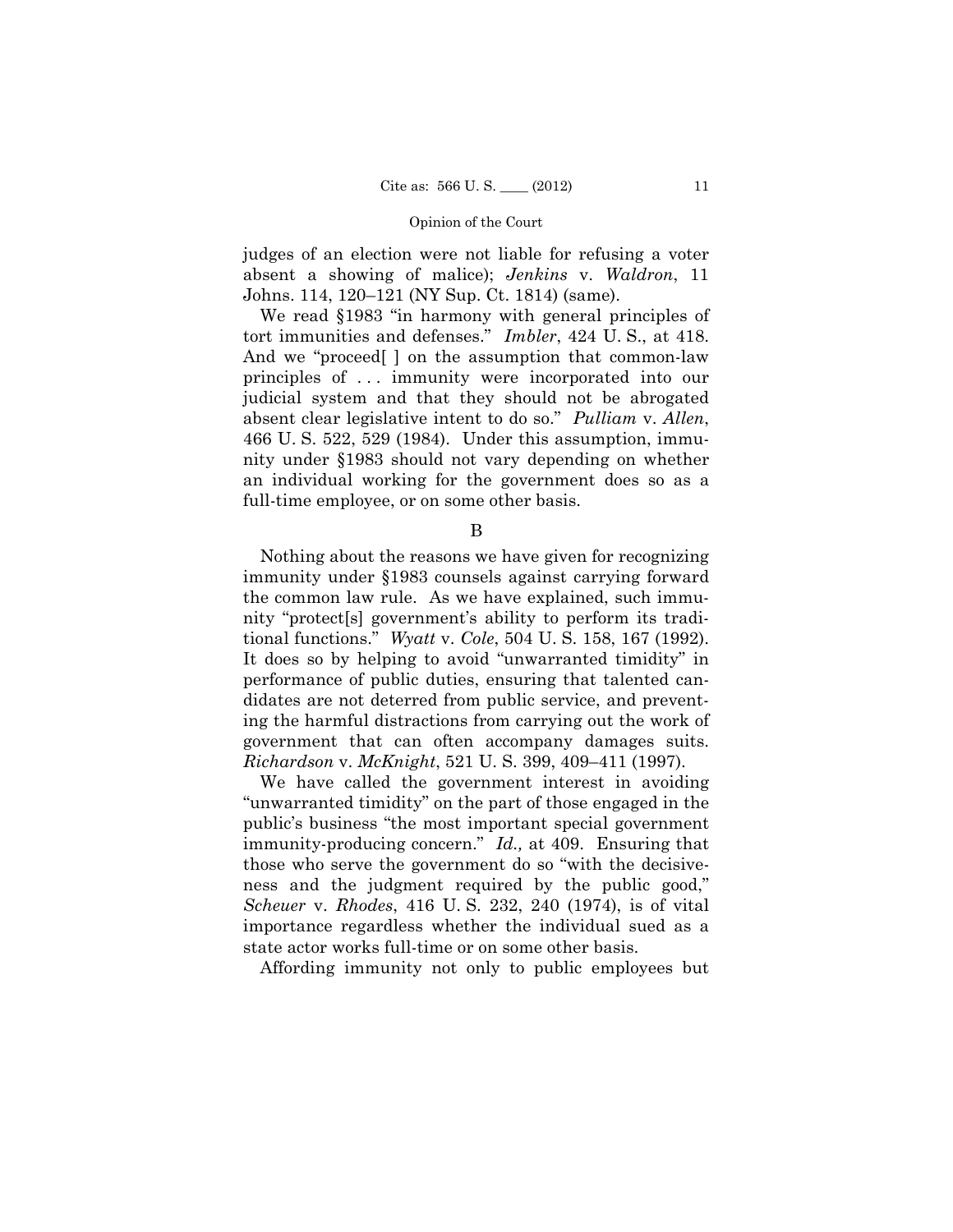#### Opinion of the Court

 investigations. App. to Pet. for Cert. 59, 89; App. 156. also to others acting on behalf of the government similarly serves to "'ensure that talented candidates [are] not deterred by the threat of damages suits from entering public service.'" *Richardson*, *supra*, at 408 (quoting *Wyatt*, *supra*, at 167). The government's need to attract talented individuals is not limited to full-time public employees. Indeed, it is often when there is a particular need for specialized knowledge or expertise that the government must look outside its permanent work force to secure the services of private individuals. This case is a good example: Filarsky had 29 years of specialized experience as an attorney in labor, employment, and personnel matters, with particular expertise in conducting internal affairs The City of Rialto certainly had no permanent employee with anything approaching those qualifications. To the extent such private individuals do not depend on the government for their livelihood, they have freedom to select other work—work that will not expose them to liability for government actions. This makes it more likely that the most talented candidates will decline public engagements if they do not receive the same immunity enjoyed by their public employee counterparts.

Sometimes, as in this case, private individuals will work in close coordination with public employees, and face threatened legal action for the same conduct. See App. 134 (Delia's lawyer: "everybody is going to get named" in threatened suit). Because government employees will often be protected from suit by some form of immunity, those working alongside them could be left holding the bag—facing full liability for actions taken in conjunction with government employees who enjoy immunity for the same activity. Under such circumstances, any private individual with a choice might think twice before accepting a government assignment.

The public interest in ensuring performance of govern-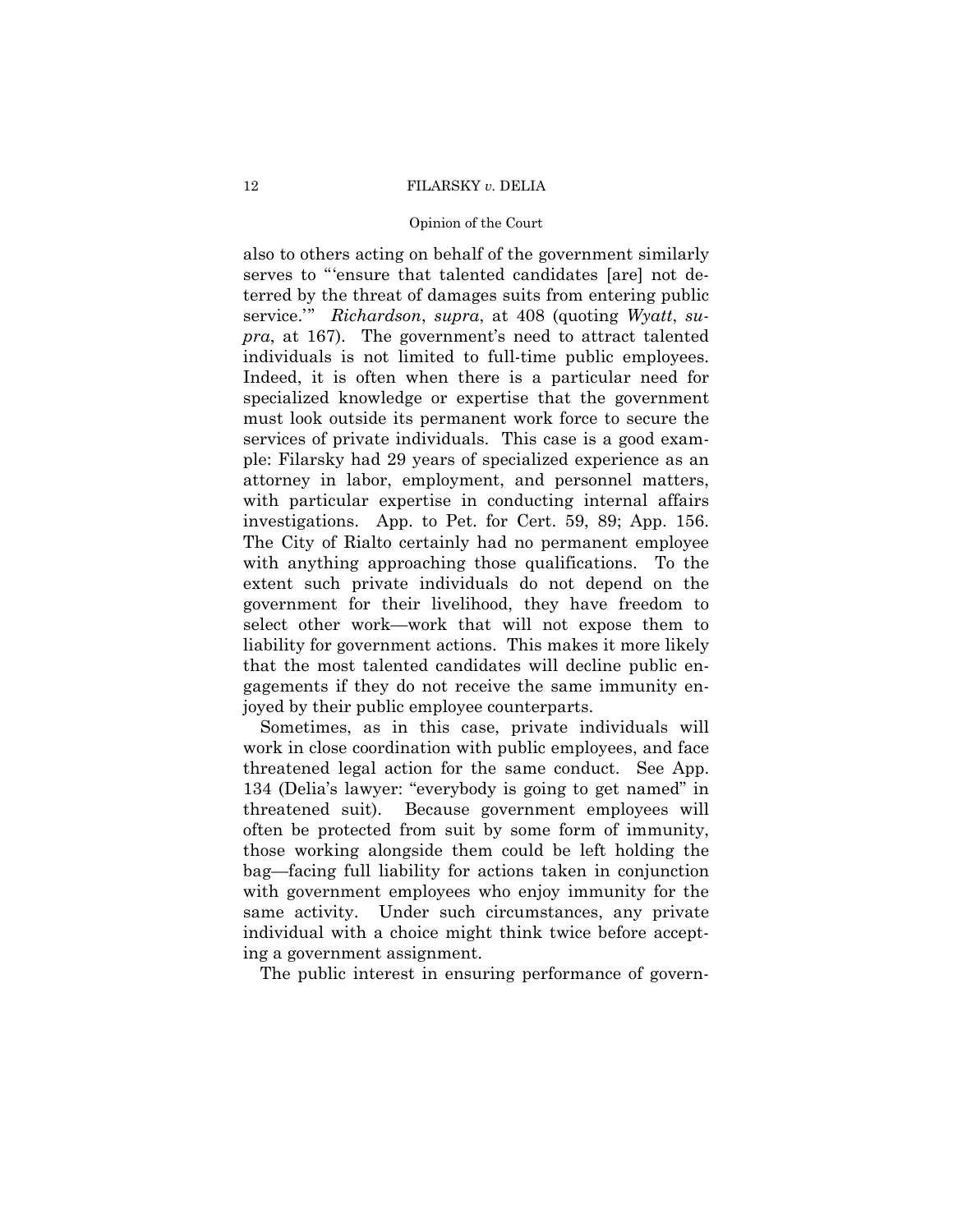ment duties free from the distractions that can accompany even routine lawsuits is also implicated when individuals other than permanent government employees discharge these duties. See *Richardson*, *supra*, at 411. Not only will such individuals' performance of any ongoing government responsibilities suffer from the distraction of lawsuits, but such distractions will also often affect any public employees with whom they work by embroiling those employees in litigation. This case is again a good example: If the suit against Filarsky moves forward, it is highly likely that Chief Wells, Bekker, and Peel will all be required to testify, given their roles in the dispute. Allowing suit under §1983 against private individuals assisting the government will substantially undermine an important reason immunity is accorded public employees in the first place.

Distinguishing among those who carry out the public's business based on the nature of their particular relationship with the government also creates significant linedrawing problems. It is unclear, for example, how Filarsky would be categorized if he regularly spent half his time working for the City, or worked exclusively on one City project for an entire year. See Tr. of Oral Arg. 34–36. Such questions deprive state actors of the ability to "reasonably anticipate when their conduct may give rise to liability for damages," *Anderson* v. *Creighton*, 483 U. S. 635, 646 (1987) (alteration and internal quotation marks omitted), frustrating the purposes immunity is meant to serve. An uncertain immunity is little better than no immunity at all.

### III

 Our decisions in *Wyatt* v. *Cole*, 504 U. S. 158 (1992), and *Richardson* v. *McKnight*, 521 U. S. 399 (1997), are not to the contrary. In *Wyatt*, we held that individuals who used a state replevin law to compel the local sheriff to seize disputed property from a former business partner were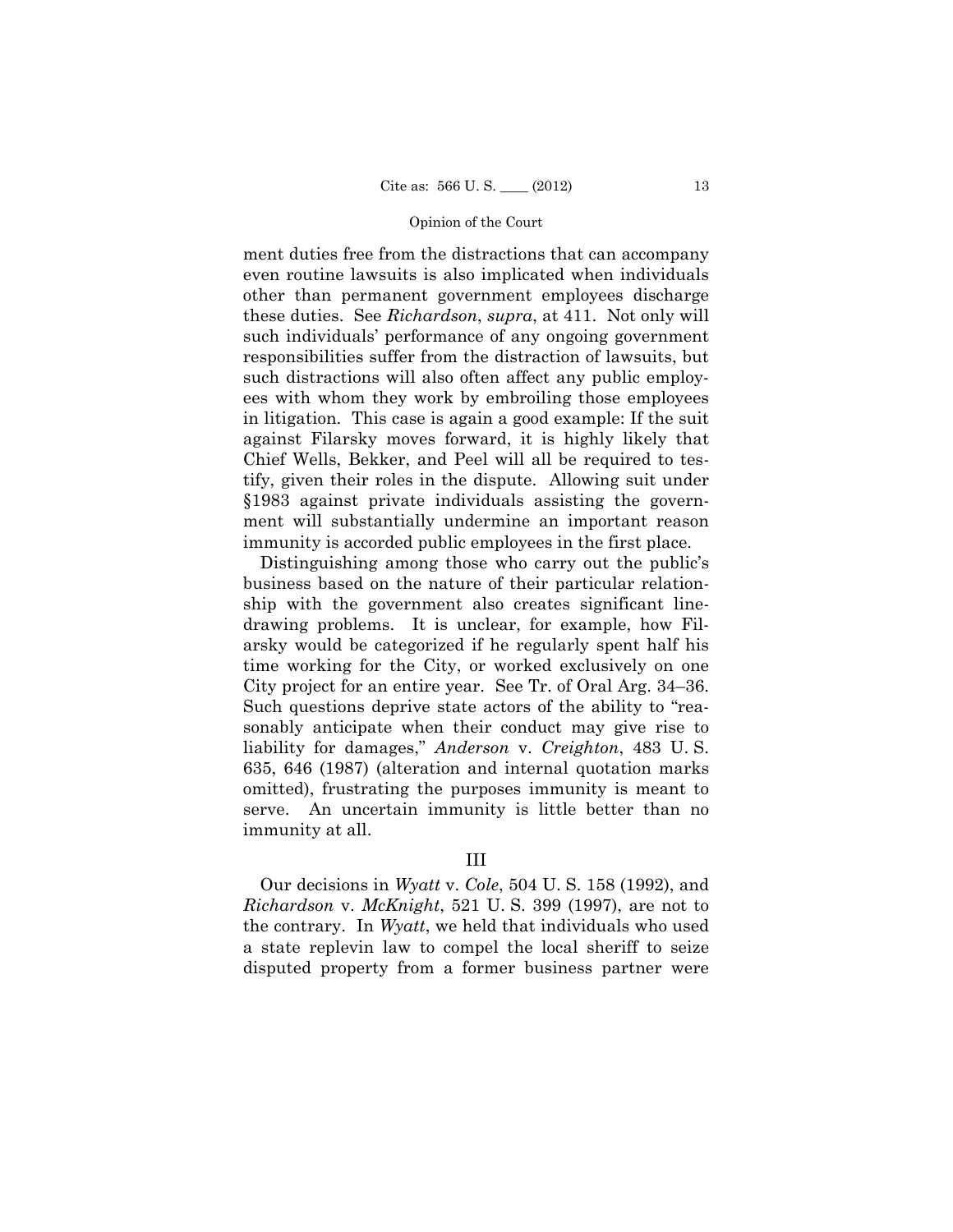#### Opinion of the Court

not entitled to seek qualified immunity. Cf. *Lugar*, 457 U. S. 922 (holding that an individual who uses a state replevin, garnishment, or attachment statute later declared to be unconstitutional acts under color of state law for purposes of §1983). We explained that the reasons underlying recognition of qualified immunity did not support its extension to individuals who had no connection to government and pursued purely private ends. Because such individuals "hold no office requiring them to exercise discretion; nor are they principally concerned with enhancing the public good," we concluded that extending immunity to them would "have no bearing on whether public officials are able to act forcefully and decisively in their jobs or on whether qualified applicants enter public service." 504 U. S., at 168.

*Wyatt* is plainly not implicated by the circumstances of this case. Unlike the defendants in *Wyatt*, who were using the mechanisms of government to achieve their own ends, individuals working for the government in pursuit of government objectives are "principally concerned with enhancing the public good." *Ibid*. Whether such individuals have assurance that they will be able to seek protection if sued under §1983 directly affects the government's ability to achieve its objectives through their public service. Put simply, *Wyatt* involved no government agents, no government interests, and no government need for immunity.

In *Richardson*, we considered whether guards employed by a privately run prison facility could seek the protection of qualified immunity. Although the Court had previously determined that public-employee prison guards were entitled to qualified immunity, see *Procunier* v. *Navarette*, 434 U. S. 555 (1978), it determined that prison guards employed by a private company and working in a privately run prison facility did not enjoy the same protection. We explained that the various incentives characteristic of the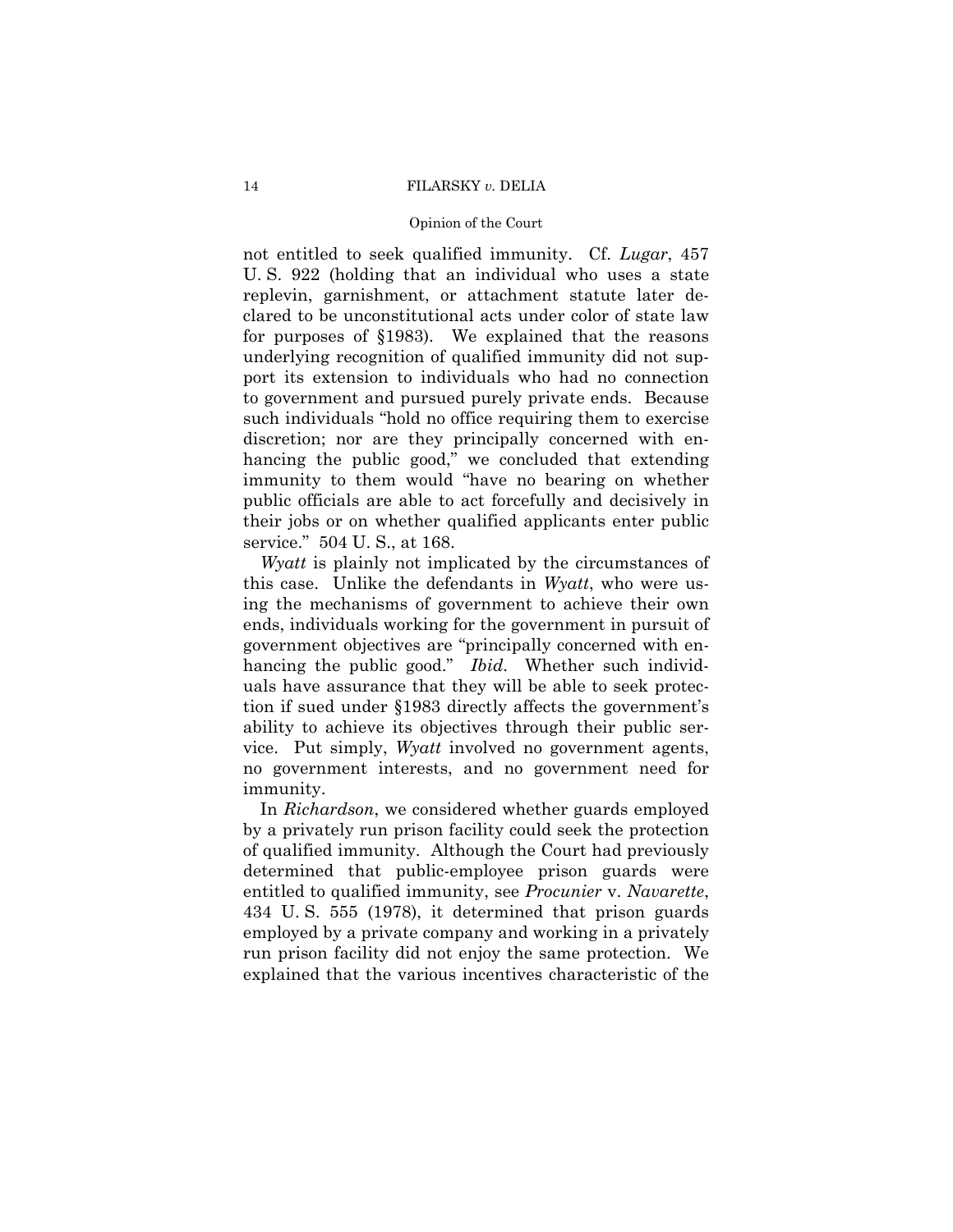private market in that case ensured that the guards would not perform their public duties with unwarranted timidity or be deterred from entering that line of work. 521 U. S.*,*  at 410–411.

 *Richardson* was a self-consciously "narrow[ ]" decision. claims of immunity by private individuals. *Ibid.* Instead, *Id.*, at 413 ("[W]e have answered the immunity question narrowly, in the context in which it arose"). The Court made clear that its holding was not meant to foreclose all the Court emphasized that the particular circumstances of that case—"a private firm, systematically organized to assume a major lengthy administrative task (managing an institution) with limited direct supervision by the government, undertak[ing] that task for profit and potentially in competition with other firms"—combined sufficiently to mitigate the concerns underlying recognition of governmental immunity under §1983. *Ibid.* Nothing of the sort is involved here, or in the typical case of an individual hired by the government to assist in carrying out its work.

\* \* \*

A straightforward application of the rule set out above is sufficient to resolve this case. Though not a public employee, Filarsky was retained by the City to assist in conducting an official investigation into potential wrongdoing. There is no dispute that government employees performing such work are entitled to seek the protection of qualified immunity. The Court of Appeals rejected Filarsky's claim to the protection accorded Wells, Bekker, and Peel solely because he was not a permanent, full-time employee of the City. The common law, however, did not draw such distinctions, and we see no justification for doing so under §1983.

New York City has a Department of Investigation staffed by full-time public employees who investigate city personnel, and the resources to pay for it. The City of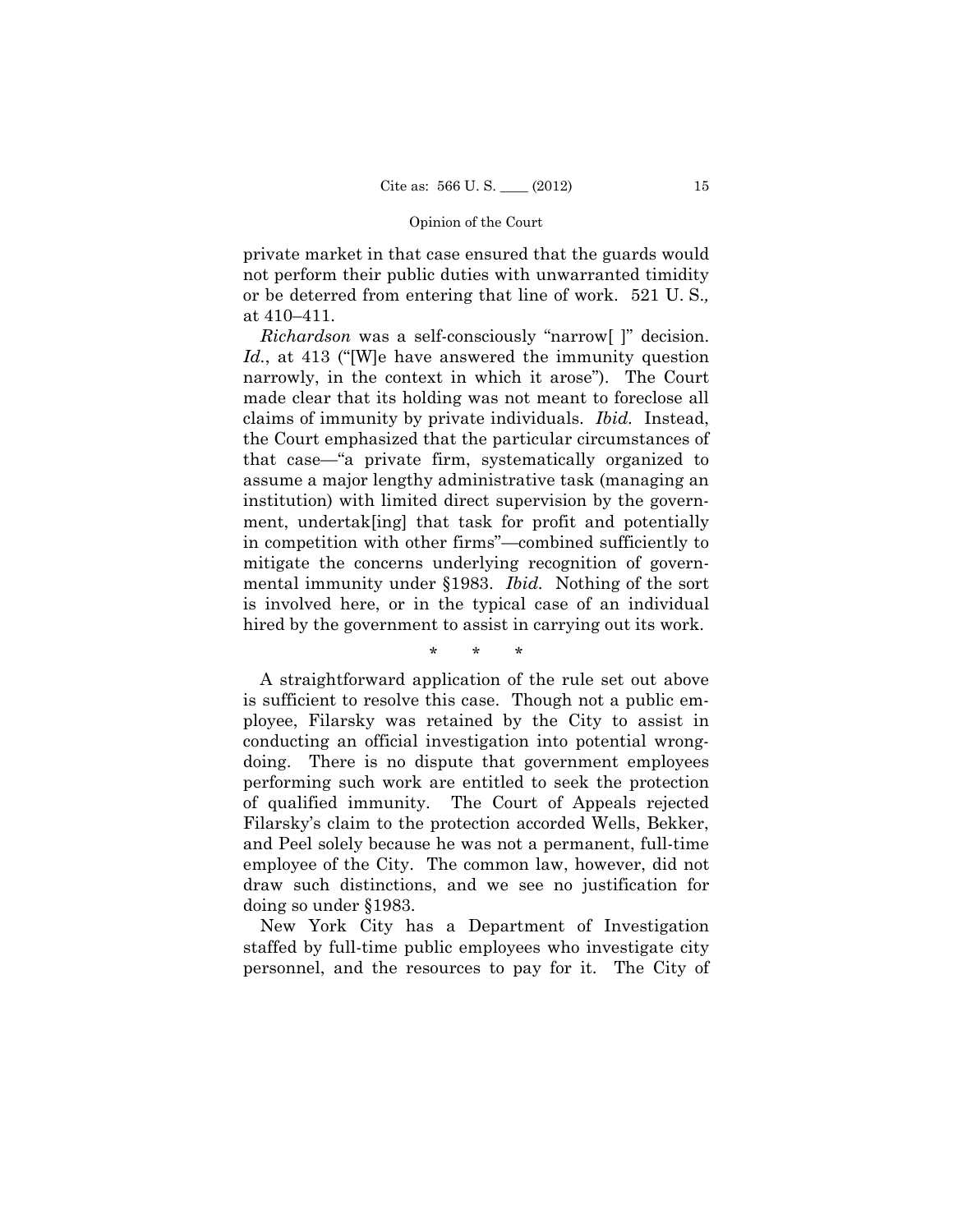## Opinion of the Court

Rialto has neither, and so must rely on the occasional services of private individuals such as Mr. Filarsky. There is no reason Rialto's internal affairs investigator should be denied the qualified immunity enjoyed by the ones who work for New York.

In light of the foregoing, the judgment of the Court of Appeals denying qualified immunity to Filarsky is reversed.

*It is so ordered.*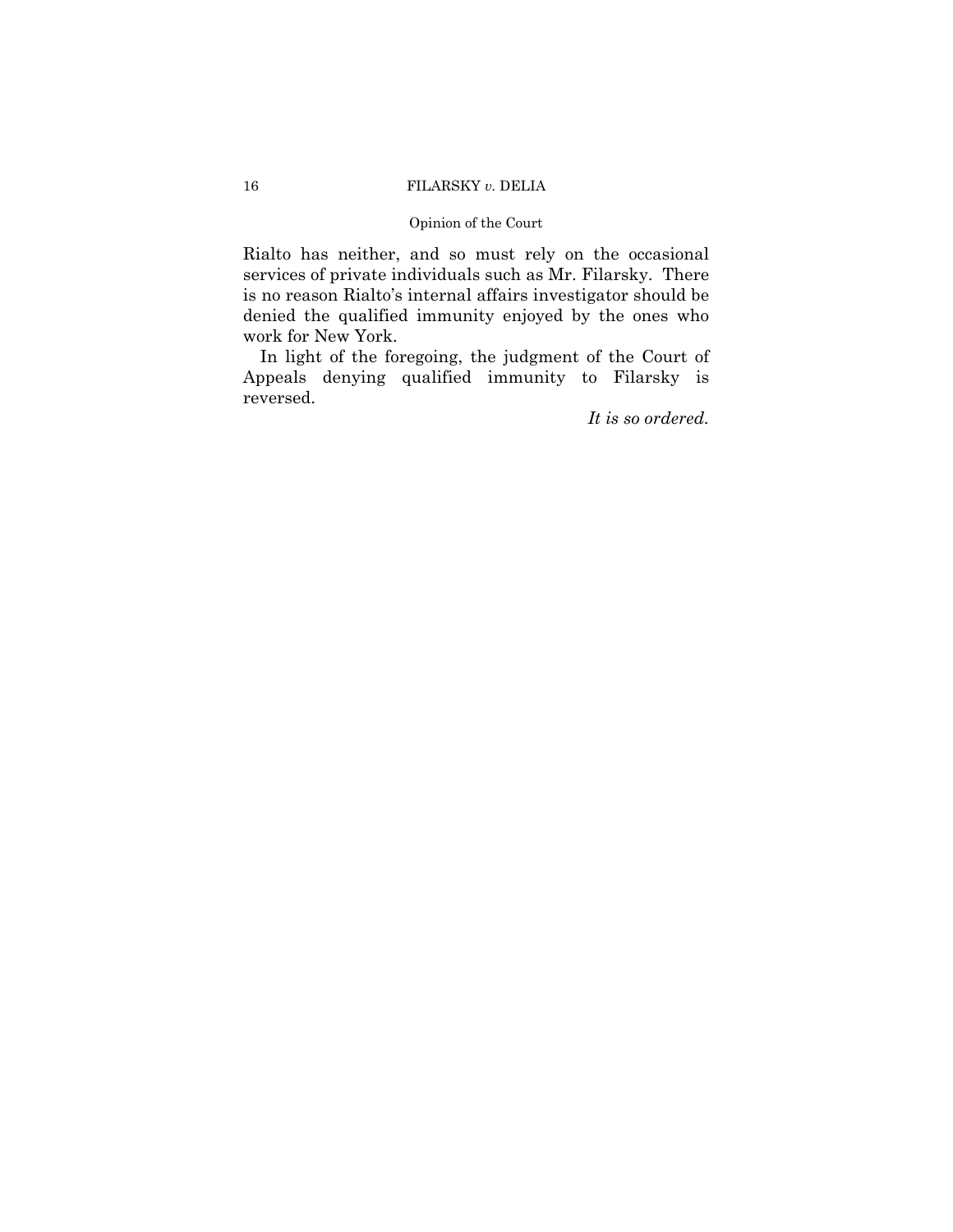GINSBURG, J., concurring

### $\frac{1}{2}$  , where  $\frac{1}{2}$ **SUPREME COURT OF THE UNITED STATES**

#### $\frac{1}{2}$  ,  $\frac{1}{2}$  ,  $\frac{1}{2}$  ,  $\frac{1}{2}$  ,  $\frac{1}{2}$  ,  $\frac{1}{2}$ No. 10–1018

# STEVE A. FILARSKY, PETITIONER *v.* NICHOLAS B. DELIA

## ON WRIT OF CERTIORARI TO THE UNITED STATES COURT OF APPEALS FOR THE NINTH CIRCUIT

[April 17, 2012]

### JUSTICE GINSBURG, concurring.

The Court addresses a sole question in this case: Is a private attorney retained by a municipality to investigate a personnel matter eligible for qualified immunity in a suit under 42 U. S. C. §1983 alleging a constitutional violation committed in the course of the investigation? I agree that the answer is yes and that the judgment of the Court of Appeals holding private attorney Filarsky categorically ineligible for qualified immunity must be reversed. Qualified immunity may be overcome, however, if the defendant knew or should have known that his conduct violated a right "clearly established" at the time of the episode in suit. See *Harlow* v. *Fitzgerald*, 457 U. S. 800, 818 (1982). Because the Ninth Circuit did not consider the application of that standard to Filarsky, the matter, as I see it, may be pursued on remand.

Filarsky was retained by the City of Rialto to investigate whether city firefighter Delia was taking time off from work under the false pretense of a disabling physical condition. In pursuit of the investigation, Filarsky asked Delia to consent to a search of his home to determine what Delia had done with several rolls of insulation he had recently purchased at a home improvement store. When Delia, on counsel's advice, refused to consent to the search, Filarsky "hatch[ed] a plan" to overcome Delia's resistance.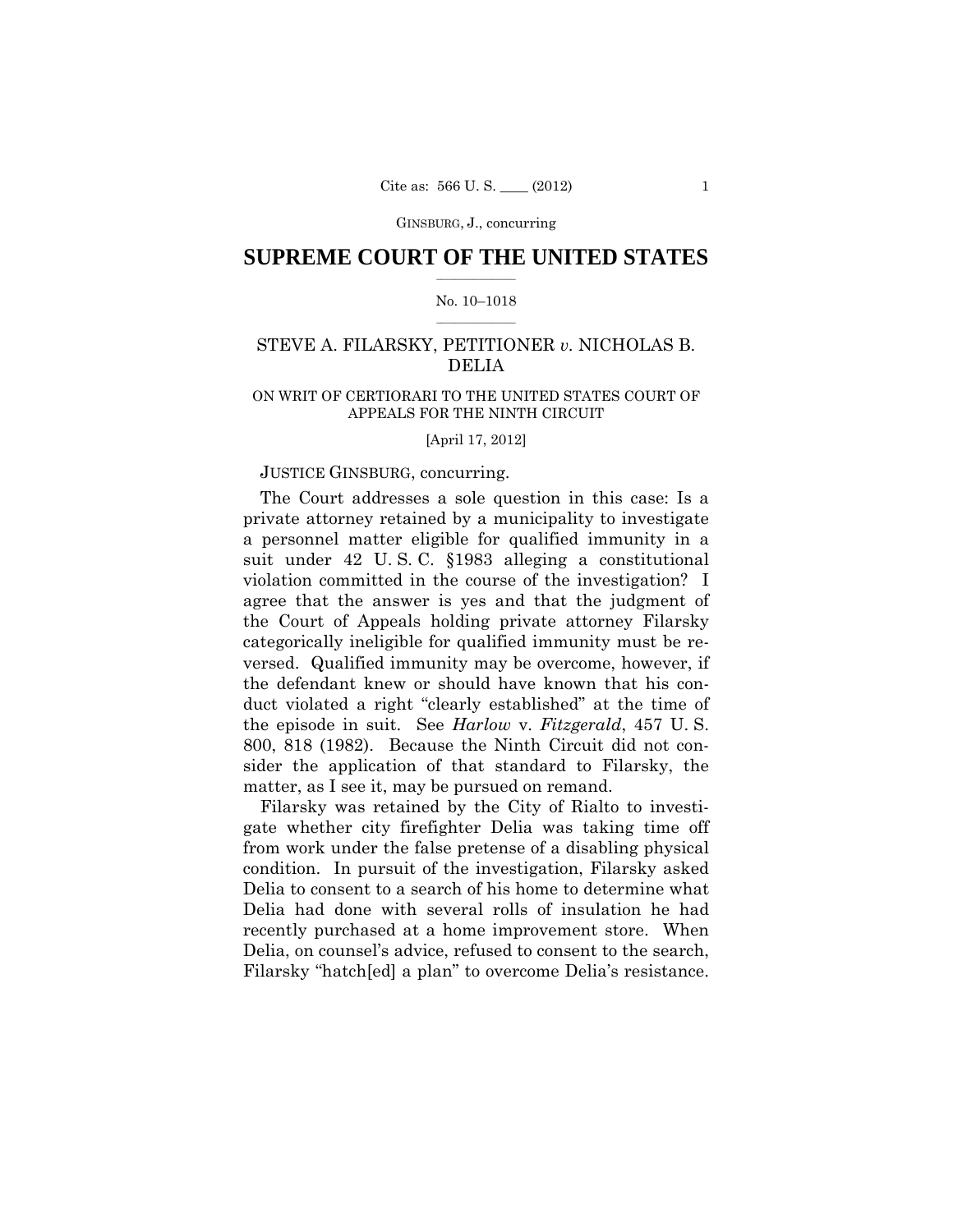#### GINSBURG, J., concurring

*Delia* v. *Rialto*, 621 F. 3d 1069, 1077 (CA9 2010). "[W]e will do it a different way," Filarsky informed Delia. App. 129; see 621 F. 3d, at 1077 ("Unable to obtain Delia's consent to a warrantless search of his house . . . , Filarsky tried a different tactic.").

 Following Filarsky's advice, Fire Chief Wells ordered Delia to bring the insulation out of his house and place the rolls on his lawn for inspection. App. 158. Filarsky recommended this course, the Ninth Circuit observed, mindful that "an individual does not have an expectation of privacy in items exposed to the public, thereby eliminating the need for a search warrant." 621 F. 3d, at 1077. Delia complied with Chief Wells's order by producing the rolls, all of them unused, App. 78, 85, after which the investigation into the legitimacy of Delia's absence from work apparently ended.

 In explaining why the individual defendants other than Filarsky were entitled to summary judgment on their qualified immunity pleas, the Ninth Circuit stated that "no . . . threat to [Delia's] employment" attended Fire Chief Wells's order. 621 F. 3d, at 1079. The District Court similarly stated that "Delia was not threatened with insubordination or termination if he did not comply with [the] order." App. to Pet. for Cert. 48.

 These statements are at odds with the facts, as recounted by the Court of Appeals. "At the onset of the interview," the Ninth Circuit stressed, "Filarsky warned Delia that he was obligated to fully cooperate," and that "[i]f at any time it is deemed you are not cooperating then you can be held to be insubordinate and subject to disciplinary action, up to and including termination." 621 F. 3d, at 1072 (internal quotation marks omitted). Continuing in this vein, the Court of Appeals concluded that "Delia's actions were involuntary and coerced by the direct threat of sanctions including loss of his firefighter position." *Id.*, at 1077; see *id.*, at 1085 ("Delia's actions were involun-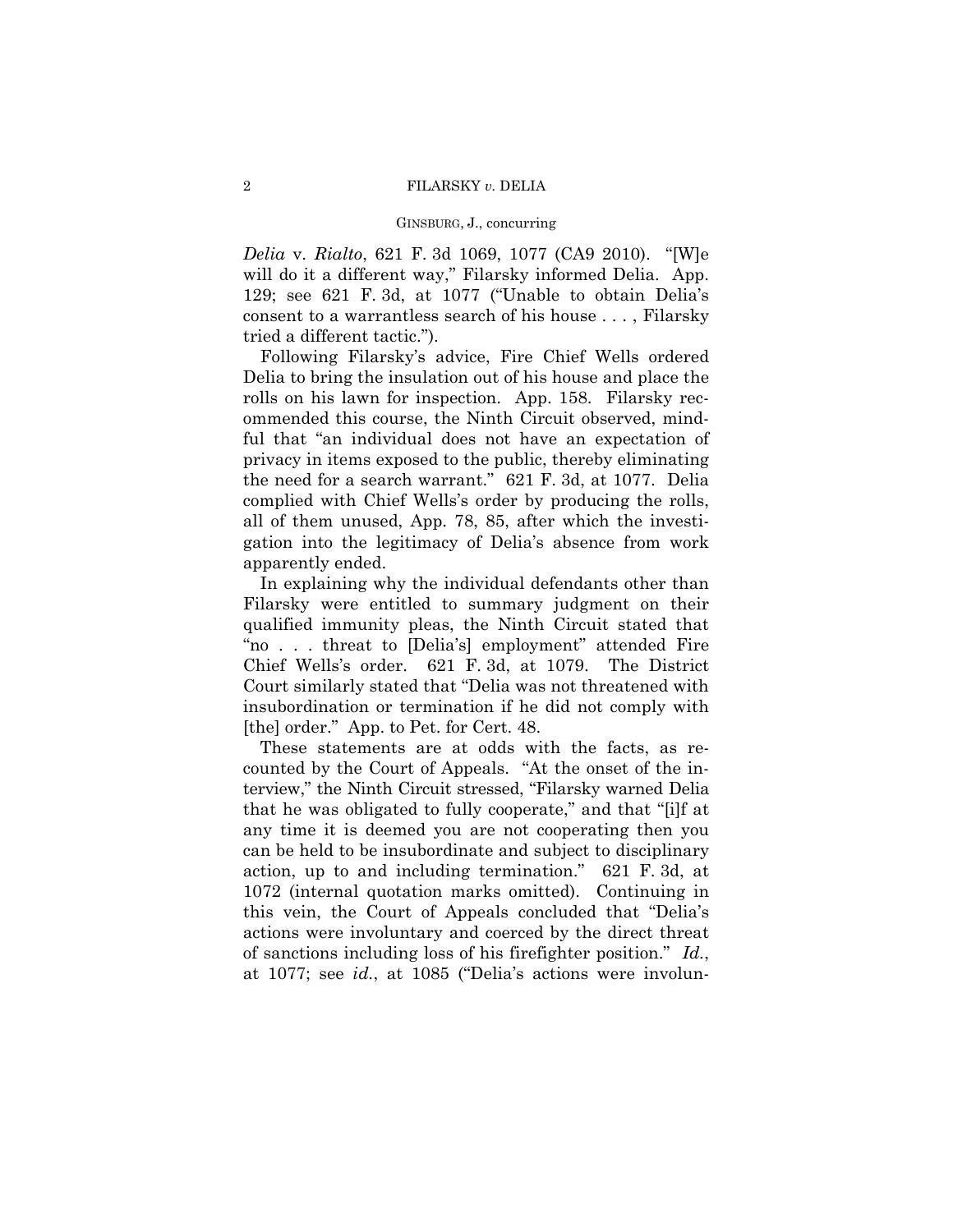#### GINSBURG, J., concurring

tary and occurred as a result of the direct threat of sanctions[.]").

In further proceedings upon return of this case to the Court of Appeals, these questions bear attention. First, if it is "clearly established," as the Ninth Circuit thought it was, that "the warrantless search of a home is presumptively unreasonable," *id.*, at 1075, and that a well-trained investigating officer would so comprehend,1 may an official circumvent the warrant requirement by ordering the person under investigation to cart his personal property out of the house for inspection?2 And if it is "clearly established" that an employee may not be fired for exercising a constitutional right, see  $id$ , at  $1079$ ,<sup>3</sup> is it not equally plain that discipline or discharge may not be threatened to induce surrender of such a right?

In short, the Court has responded appropriately to the question tendered for our review, but the Circuit's law will remain muddled absent the Court of Appeals' focused attention to the question whether Filarsky's conduct violated "clearly established" law.

——————

<sup>1</sup>Delia also suggests that Filarsky's conduct should be measured against a "reasonable attorney" standard: whether an attorney providing advice in a public-employee investigation should have known that the search of Delia's personal property, stored in his home, would be lawless. See Brief for Respondent  $45-46$ .<br><sup>2</sup>An additional inquiry may be appropriate: Although conceived as a

 *homa Press Publishing Co.* v. *Walling*, 327 U. S. 186, 195, 208–211 (1946) substitute for a warrantless entry, should the inspection order Filarsky counseled pass muster as a permissible discovery device? Cf. *Okla-*(subpoena *duces tecum* for a corporation's business records, authorized by §9 of the Fair Labor Standards Act, encountered no Fourth Amendment shoal).  $3$ The Ninth Circuit referred to cases holding that public employees'

 ment's safeguard against self-incrimination: *Uniformed Sanitation Men*  job retention cannot be conditioned on relinquishing the Fifth Amend-*Assn., Inc.* v. *Commissioner of Sanitation of City of New York*, 392 U. S. 280 (1968), and *Gardner* v. *Broderick*, 392 U. S. 273 (1968).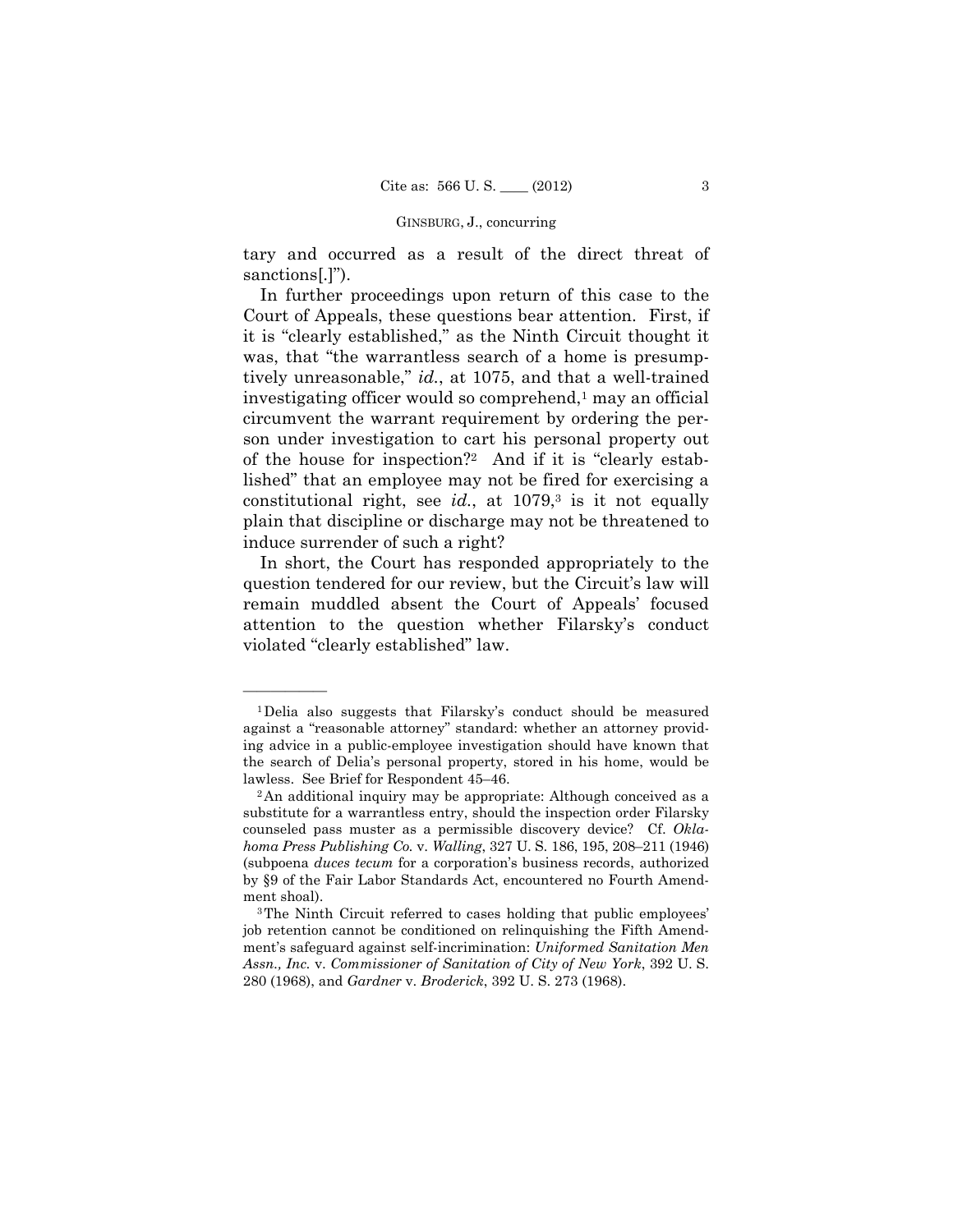SOTOMAYOR, J., concurring

### $\frac{1}{2}$  , where  $\frac{1}{2}$ **SUPREME COURT OF THE UNITED STATES**

#### $\frac{1}{2}$  ,  $\frac{1}{2}$  ,  $\frac{1}{2}$  ,  $\frac{1}{2}$  ,  $\frac{1}{2}$  ,  $\frac{1}{2}$ No. 10–1018

# STEVE A. FILARSKY, PETITIONER *v.* NICHOLAS B. DELIA

## ON WRIT OF CERTIORARI TO THE UNITED STATES COURT OF APPEALS FOR THE NINTH CIRCUIT

[April 17, 2012]

### JUSTICE SOTOMAYOR, concurring.

The Court of Appeals denied qualified immunity to Filarsky solely because, as retained outside counsel, he was not a formal employee of the City of Rialto. I agree with and join today's opinion holding that this distinction is not a sound basis on which to deny immunity.

I add only that it does not follow that *every* private individual who works for the government in some capacity necessarily may claim qualified immunity when sued under 42 U. S. C. §1983. Such individuals must satisfy our usual test for conferring immunity. As the Court explains, that test "look[s] to the 'general principles of tort immunities and defenses' applicable at common law, and the reasons we have afforded protection from suit under §1983." *Ante,* at 5 (quoting *Imbler* v. *Pachtman*, 424 U. S. 409, 418 (1976)).

 Thus in *Richardson* v. *McKnight*, 521 U. S. 399 (1997), we denied qualified immunity to prison guards who were privately employed, despite their quintessentially public function. We did so because we found "no special reasons significantly favoring an extension of governmental immunity" in that context. *Id.,* at 412. We left open, however, the question whether immunity would be appropriate for "a private individual briefly associated with a government body, serving as an adjunct to government in an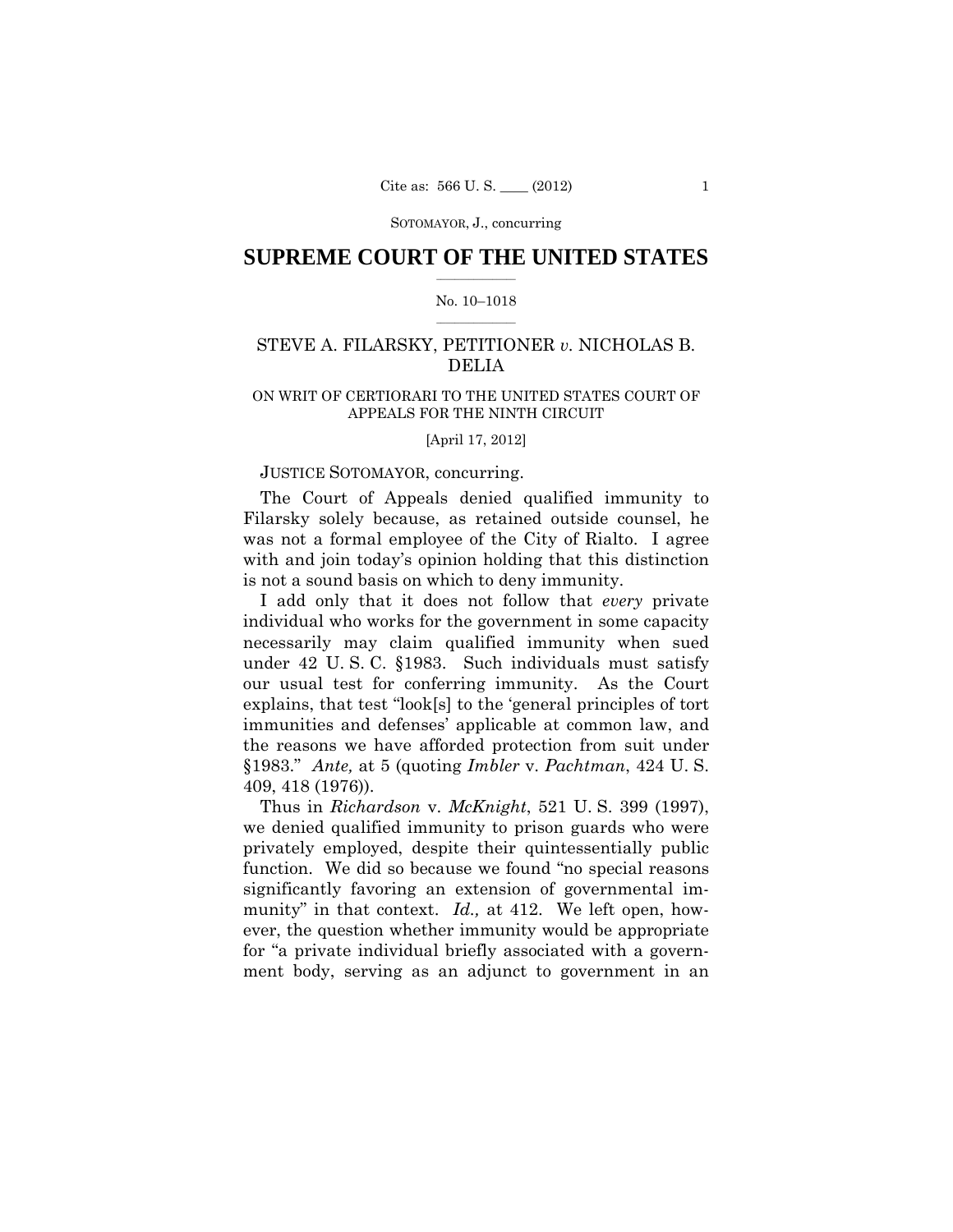#### SOTOMAYOR, J., concurring

essential governmental activity, or acting under close oficial supervision." *Id.,* at 413.

Filarsky, supported by the United States as *amicus curiae*, contends that he fits into this coda because he worked in close coordination with and under the supervision of City employees. Whether Filarsky was supervised by those employees, and did not himself do the supervising, is unclear. But there is no doubt that Filarsky worked alongside the employees in investigating Delia. In such circumstances, I agree that Filarsky should be allowed to claim qualified immunity from a §1983 suit. As the Court's opinion persuasively explains, there is a "'firmly rooted' tradition of immunity" applicable to individuals who perform government work in capacities other than as formal employees. *Id.,* at 404; see *ante,* at 5–11. And conferring qualified immunity on individuals like Filarsky helps "protec[t] government's ability to perform its traditional functions," and thereby helps "protect the public at large." *Wyatt* v. *Cole*, 504 U. S. 158, 167–168 (1992). When a private individual works closely with immune government employees, there is a real risk that the individual will be intimidated from performing his duties fully if he, and he alone, may bear the price of liability for collective conduct. See *ante,* at 12; see also *ante,* at 13 (noting distraction caused to immune public employees by §1983 litigation brought against nonimmune associates).

This does not mean that a private individual may assert qualified immunity *only* when working in close coordination with government employees. For example, *Richardson*'s suggestion that immunity is also appropriate for individuals "serving as an adjunct to government in an essential governmental activity," 521 U. S., at 413, would seem to encompass modern-day special prosecutors and comparable individuals hired for their independence. There may yet be other circumstances in which immunity